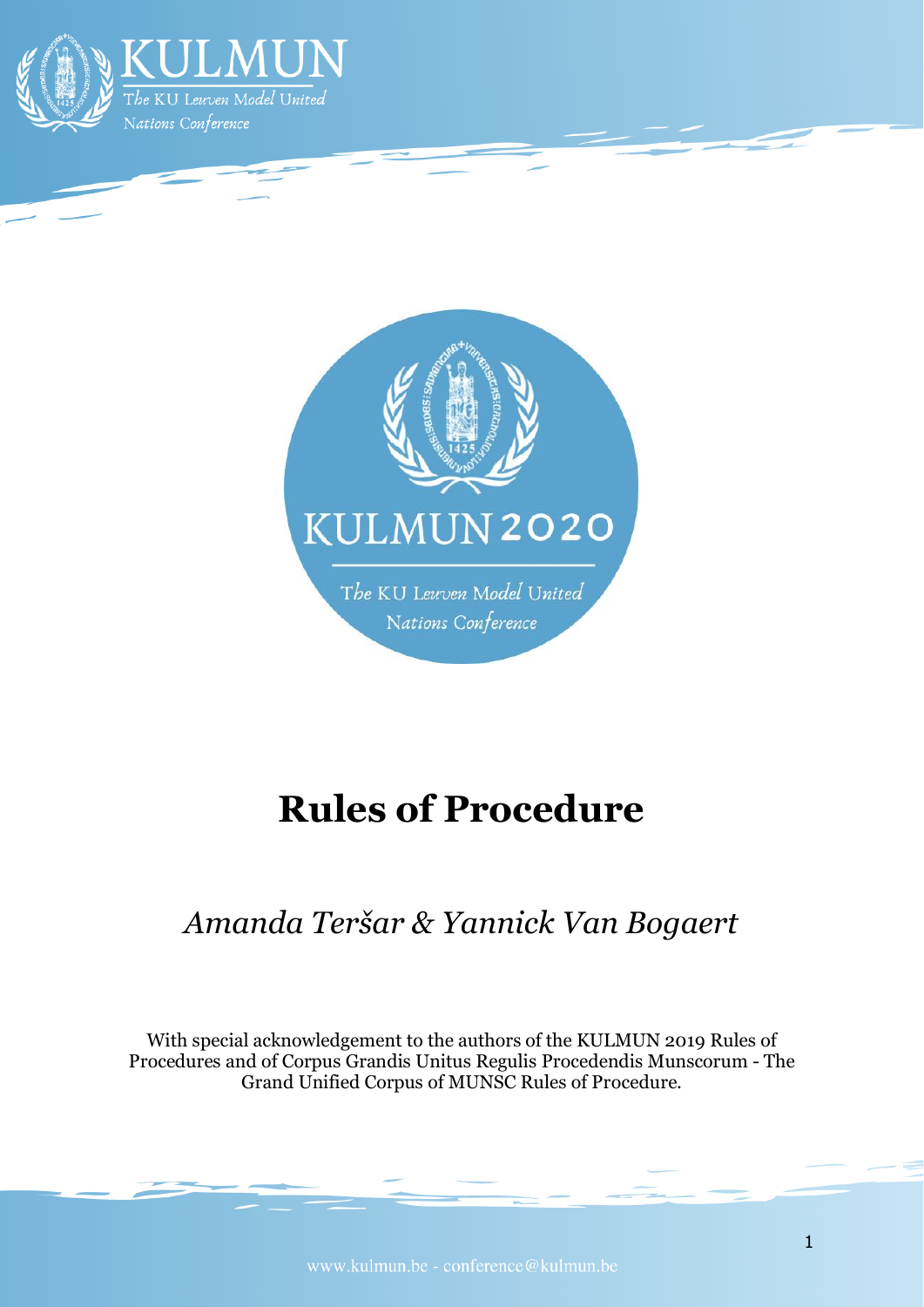

## **Table of Contents**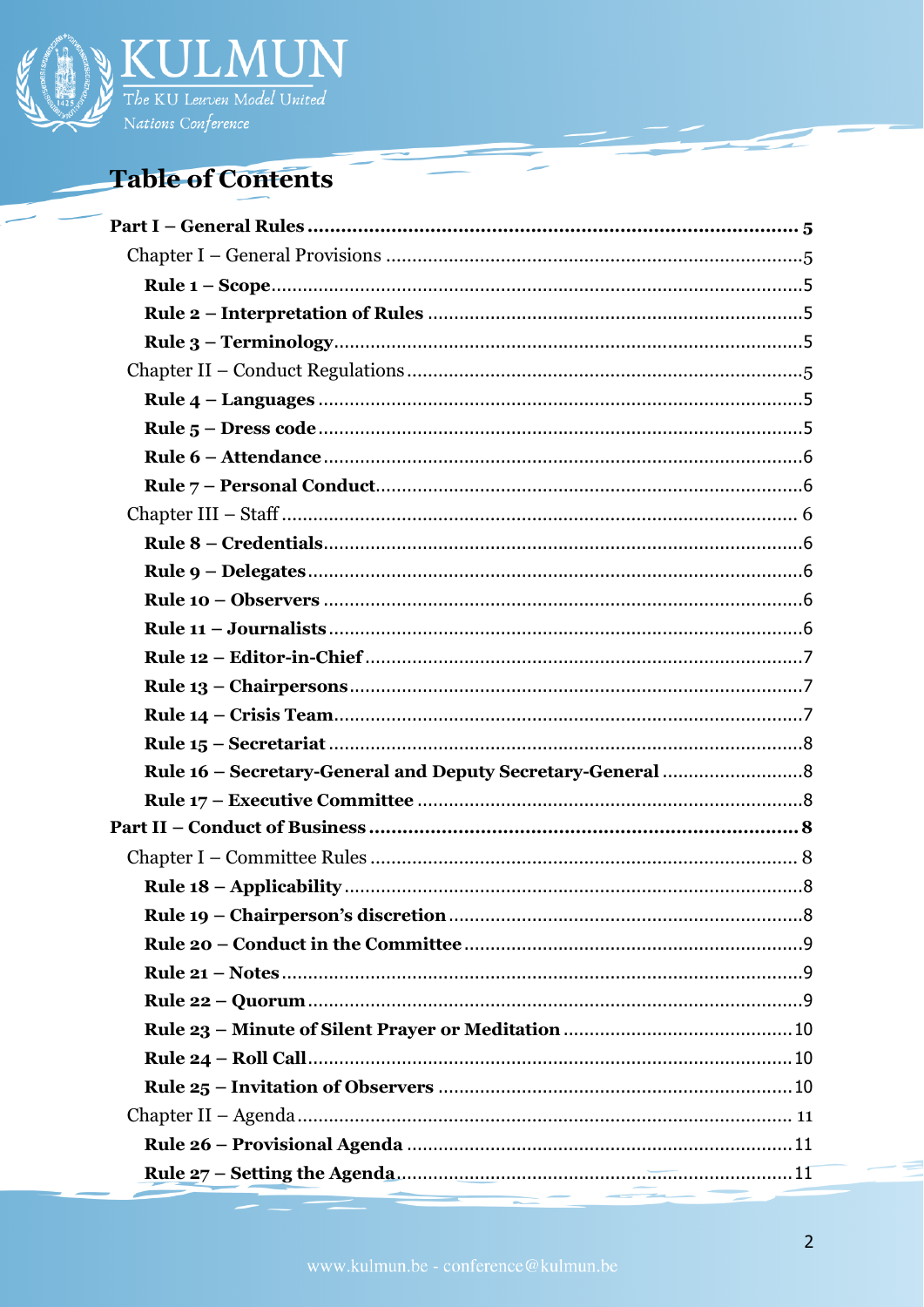

The KU Leuven Model United<br>Nations Conference Nations Conference

| 一                                                              |
|----------------------------------------------------------------|
|                                                                |
|                                                                |
|                                                                |
|                                                                |
|                                                                |
|                                                                |
|                                                                |
|                                                                |
|                                                                |
|                                                                |
|                                                                |
|                                                                |
|                                                                |
|                                                                |
|                                                                |
|                                                                |
|                                                                |
|                                                                |
|                                                                |
|                                                                |
|                                                                |
|                                                                |
|                                                                |
| Rule 49 - Motion for Reconsideration of an Agenda Item 16      |
| Rule 50 - Motion to Close/Reopen the General Speakers' List 17 |
|                                                                |
|                                                                |
|                                                                |
|                                                                |
|                                                                |
|                                                                |
|                                                                |
|                                                                |
|                                                                |
|                                                                |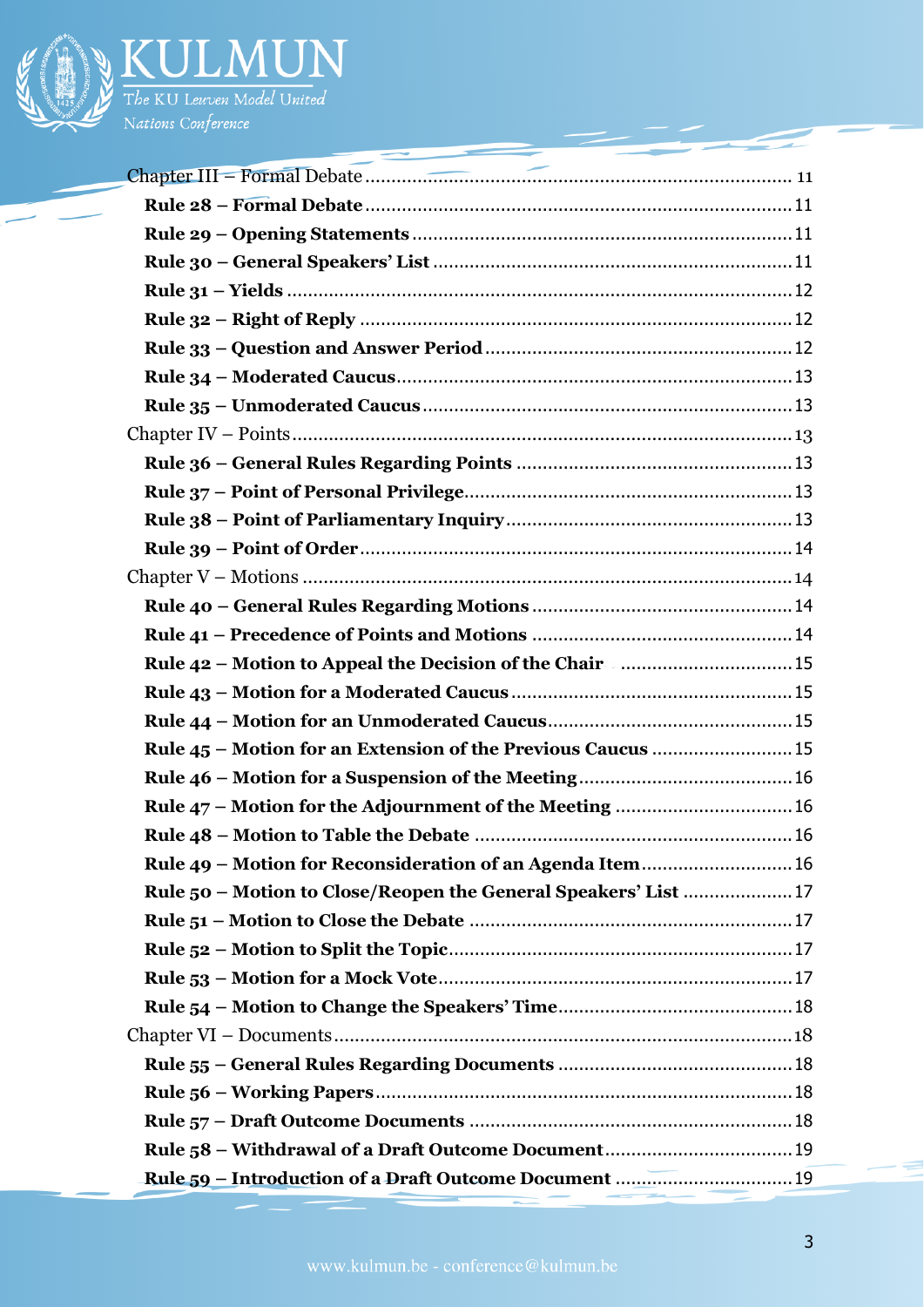

| Chapter I – Special Rules pertaining to the United Nations Security Council  22    |
|------------------------------------------------------------------------------------|
|                                                                                    |
|                                                                                    |
|                                                                                    |
|                                                                                    |
|                                                                                    |
|                                                                                    |
|                                                                                    |
| Chapter II – Special Rules pertaining to the North Atlantic Treaty Organisation 24 |
|                                                                                    |
|                                                                                    |
|                                                                                    |
| Chapter III - Special Rules pertaining to the United Nations Office on Drugs of    |
|                                                                                    |
| Chapter IV - Special Rules pertaining to the United Nations Relief and Works       |
|                                                                                    |
| CHAPTER V - Special rules pertaining to the Supreme Council of the Gulf            |
|                                                                                    |
|                                                                                    |
|                                                                                    |
|                                                                                    |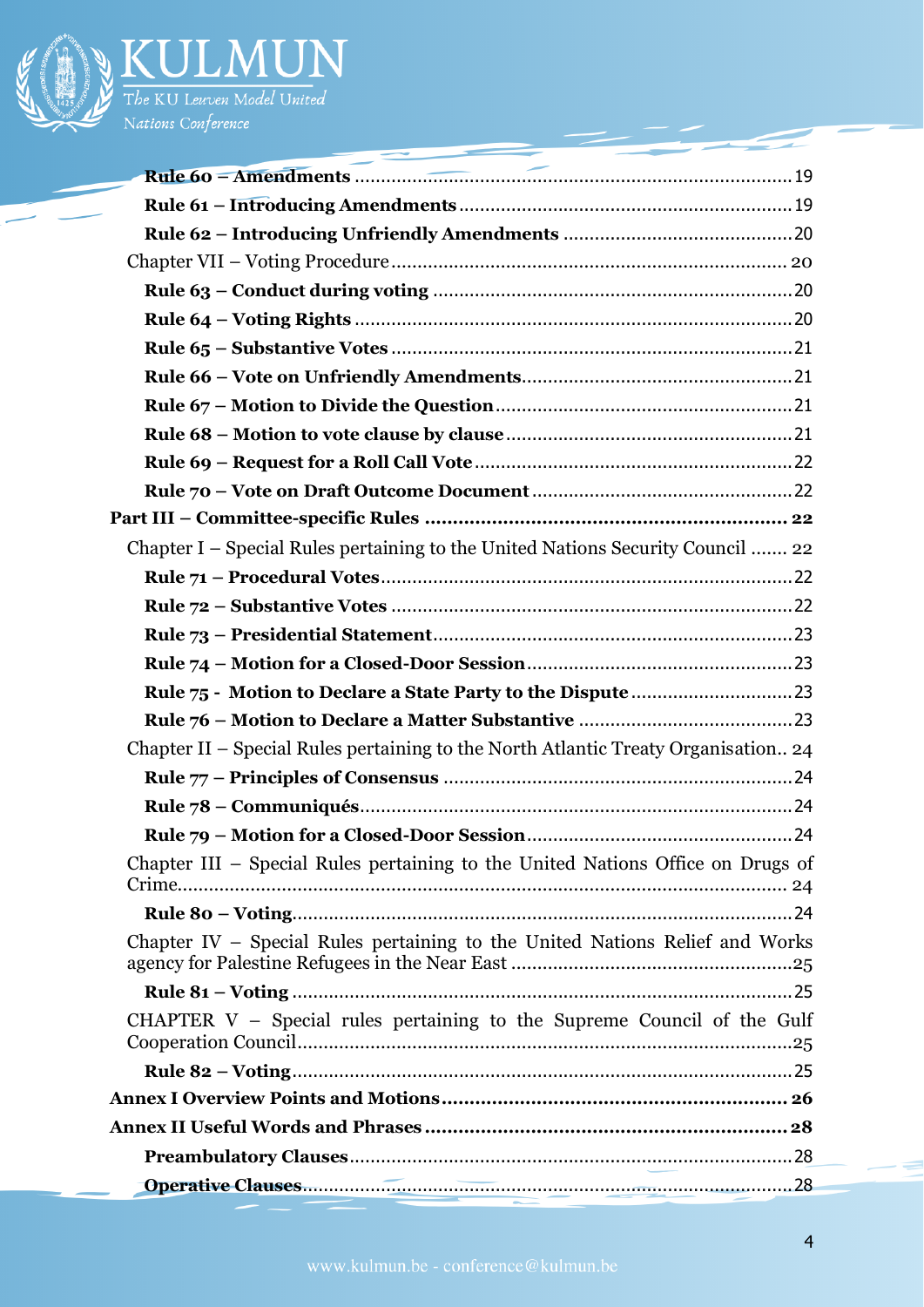

## <span id="page-4-0"></span>**PART I – GENERAL RULES**

#### <span id="page-4-1"></span>CHAPTER I – GENERAL PROVISIONS

#### <span id="page-4-2"></span>**Rule 1 – Scope**

These Rules of Procedures shall apply to the 2020 KU Leuven Model United Nations. The Rules shall regulate the proceedings of the conference. They are considered adopted in advance of the conference and are not subject to change, unless decided otherwise by the Secretary-General.

#### <span id="page-4-3"></span>**Rule 2 – Interpretation of Rules**

- 1. The final interpretation of the Rules of Procedure shall be reserved to the Secretary- General.
- 2. In case of conflict between a general rule of the Rules of Procedure (Part I–II) and the Special Rules pertaining to a specific committee (Part III), the latter shall prevail.
- 3. If a situation arises which has not been addressed in the Rules of Procedure, the Secretary-General and the Chairpersons shall have the final authority over which rule is to be applied, and which course of action should be taken.

## <span id="page-4-4"></span>**Rule 3 – Terminology**

The following terminology shall apply in these Rules of Procedure:

- 1. Committee sessions: refers to all formal sessions indicated as such in the conference schedule.
- 2. Participant: refers to all persons registered to take part in the conference.
- 3. Delegate: a generic term that refers to all participants registered to take part in a specific committee, with the exception of the Secretariat, Executive Committee and journalists.
- 4. Outcome Document: a term used to describe the document adopted at the end of the discussions on a topic. Outcome documents can take the form of Resolutions, Communiqués or Presidential Statements, amongst others, as specified in these Rules of Procedure.

#### <span id="page-4-5"></span>CHAPTER II – CONDUCT REGULATIONS

#### <span id="page-4-6"></span>**Rule 4 – Languages**

English shall be the sole official working language of the conference, used during formal sessions as well as the social events and networking.

## <span id="page-4-7"></span>**Rule 5 – Dress code**

- 1. The dress code for the committee sessions shall be formal business attire.
- 2. An exception shall be granted concerning any formal dress code considered as appropriate in the culture of a participant's country of origin, or country as represented in the simulation.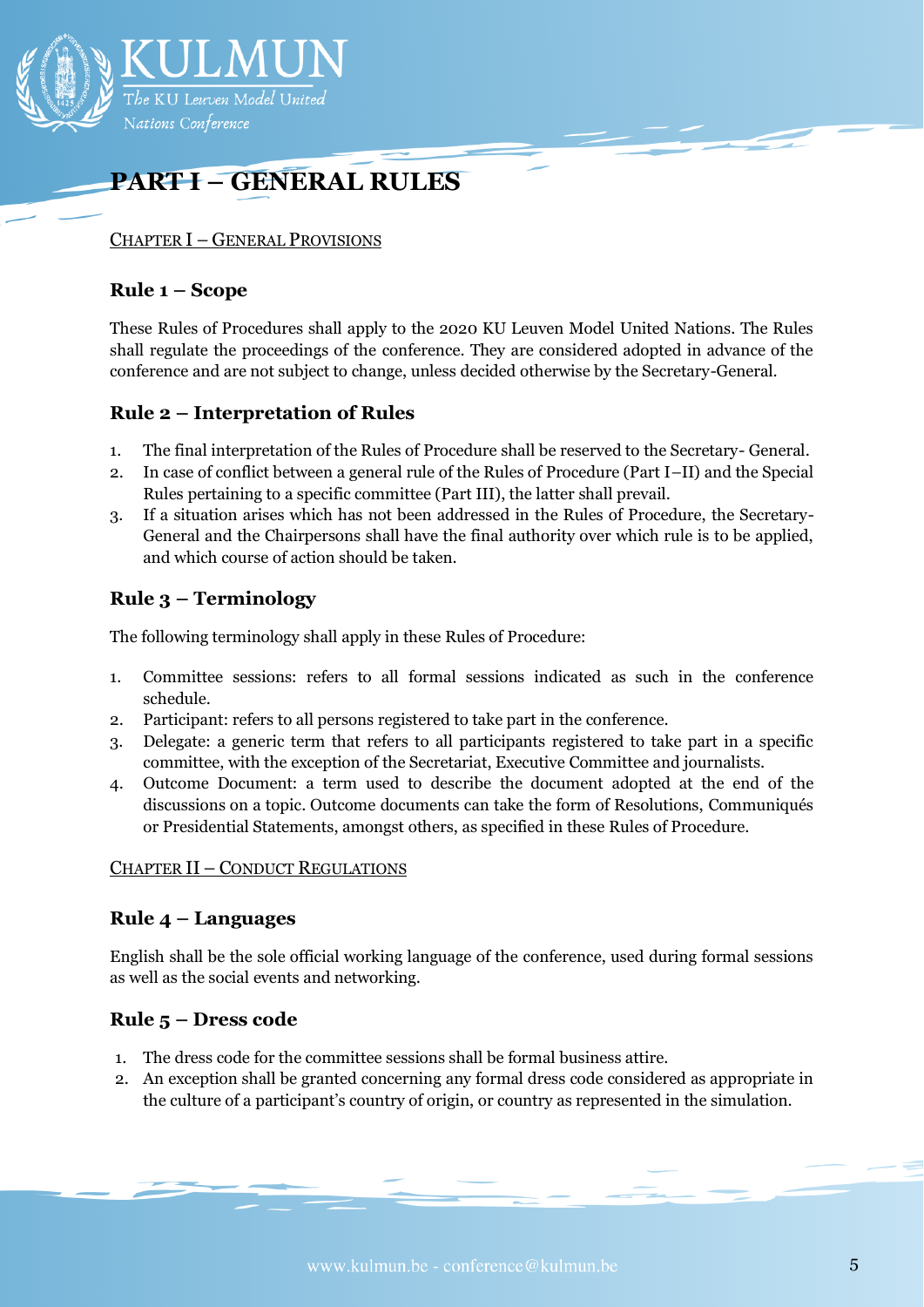

### <span id="page-5-0"></span>**Rule 6 – Attendance**

- 1. Attendance to the committee sessions is mandatory for all participants of the conference.
- 2. If a participant is, for specific reasons, unable to attend committee sessions, this must be communicated in advance to the chairpersons.
- 3. If a participant attends less than 75% of committee sessions, no Certificate of Participation will be handed out.

#### <span id="page-5-1"></span>**Rule 7 – Personal Conduct**

- 1. All participants shall maintain a diplomatic, respectful and courteous behaviour throughout the entire conference.
- 2. Any delegate who fails to follow diplomatic conduct during committee sessions shall be called to order by the committee's chairpersons.
- 3. The Secretary-General or the Chairpersons may suspend any participant who repeatedly disregards the outlined code of conduct.

#### <span id="page-5-2"></span>CHAPTER III – STAFF

#### <span id="page-5-3"></span>**Rule 8 – Credentials**

- 1. All credentials are issued by the Secretary-General. Participants who have been registered and received a role prior to the beginning of the conference shall be considered to have received their credentials.
- 2. The participation of a person not registered as a regular participant shall be subject to approval of the Secretary-General.

#### <span id="page-5-4"></span>**Rule 9 – Delegates**

- 1. Each Member State to a committee shall be represented by one (1) delegate, unless stated otherwise by the committee-specific rules or the Secretary-General.
- 2. Delegates shall have speaking and voting rights on all matters discussed in their respective committee.

#### <span id="page-5-5"></span>**Rule 10 – Observers**

- 1. Specially accredited non-Member States, organisations and other entities as selected by the KULMUN Secretariat shall be represented by observers in selected committees.
- 2. An observer shall have the same rights as a delegate with the exception of the right to vote on substantive matters and the right to sponsor outcome documents.

#### <span id="page-5-6"></span>**Rule 11 – Journalists**

1. Members of the KULMUN Newswire shall be referred to as journalists. Journalists shall work under the authority of the Editor-in-Chief.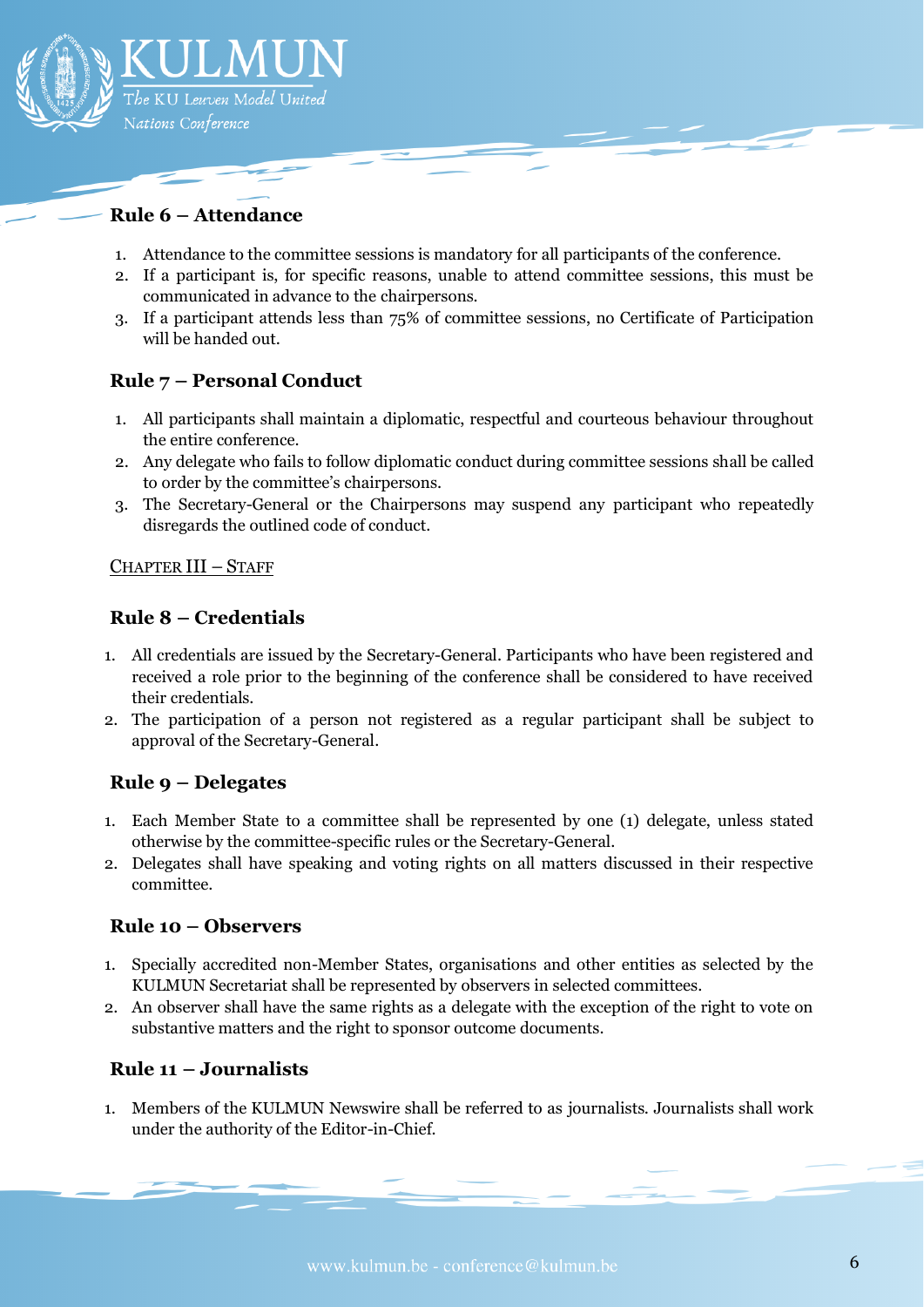

2. Unless otherwise stated, journalists shall have the right to visit any committee they are covering, interview delegates and receive statements concerning the work of the committee. Journalists may not behave in a way that is disruptive to the proceedings in a committee.

## <span id="page-6-0"></span>**Rule 12 – Editor-in-Chief**

- 1. The Editor-in-Chief shall be responsible for directing and supervising the work of the journalists for the KULMUN Newswire.
- 2. The Editor-in-Chief shall set ethical guidelines for her journalist's work and edit the content. She shall have responsibility over the final work that is published and be the public face of the media outlets.

## <span id="page-6-1"></span>**Rule 13 – Chairpersons**

- 3. Two Chairpersons have been assigned to preside over each committee prior to the conference. They shall ensure the observance of the Rules of Procedure and regulate the proceedings of their committee. Both Chairpersons shall be considered as equal before the committee.
- 4. In case a procedural matter is not covered by these Rules, the Chairpersons may take a decision that they consider complying with the spirit of these Rules and the KULMUN conference.
- 5. The Chairpersons shall act objectively, assume complete control of the proceedings in the committee, and shall be responsible for the maintenance of order during official sessions.
- 6. No competences of the Chairpersons may be questioned by delegates.
- 7. The Chairpersons shall have the right to dismiss Points or Motions put forward by delegates should they be found to be contradictory to the Rules or if they are deemed dilatory. The Chairpersons may advise the delegates on substantive and procedural matters in order to ensure that the committee functions productively.
- 8. The Chairpersons shall remain neutral at all times during the official sessions, and shall therefore refrain from all voting, and refrain from delivering speeches regarding the substance of the debate.

## <span id="page-6-2"></span>**Rule 14 – Crisis Team**

- 1. The Crisis Team is led by the Crisis Director.
- 2. The Crisis Director, and/or Members of the Crisis Team are Members of the Secretariat, and therefore exempt from the rules governing the conduct of delegates, and are at all-time responsible to the Secretary-General.
- 3. The Crisis Director, and/or Members of the Crisis Team may move freely in the committee room in order to distribute communication to the delegates, and they may enter and leave the room without permission by the Chairpersons.
- 4. The Crisis Director, and/or Members of the Crisis Team may at any time make oral and written statements to the committee concerning any topic. When requested, the Chairpersons shall grant them floor immediately.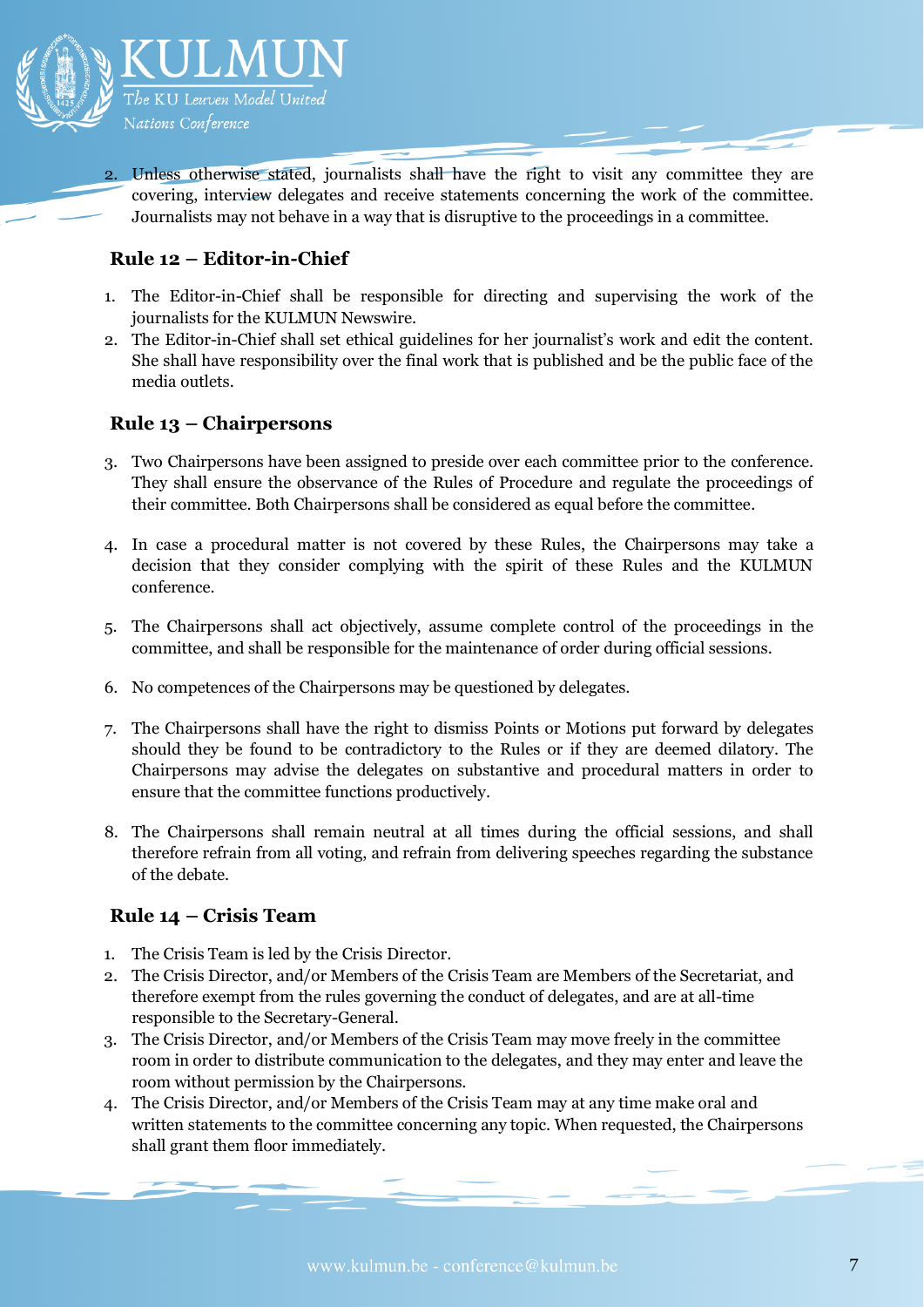

#### <span id="page-7-0"></span>**Rule 15 – Secretariat**

The Secretariat shall be comprised of the Secretary-General, the Deputy Secretary-General, the Chairpersons, the Editor-in-Chief, the Crisis Manager and the members of the Crisis Team.

#### <span id="page-7-1"></span>**Rule 16 – Secretary-General and Deputy Secretary-General**

- 1. The Secretary-General's and the Deputy Secretary-General's interpretation of the Rules of Procedure shall prevail.
- 2. The Secretary-General shall be responsible for the proper application of the rules during the entire day program of the conference. The Secretary-General is entitled to adopt measures not stated herein, if deemed necessary for the good functioning of the conference.
- 3. The Secretary-General may at any time address a committee by means of oral or written statements and may be invited by delegates in order to answer questions.
- 4. The Secretary-General shall also:
	- a. assist the chairpersons;
	- b. receive, correct and circulate documents;
	- c. have custody of the documents in the archives;
	- d. perform any other action necessary for the good functioning of the conference.
- 5. The Secretary-General shall have the right to:
	- a. overrule any procedural decision by the chairpersons;
	- b. overrule any content in an official document;
	- c. approve or decline any of the committees' documents' official status.
- 6. The Deputy Secretary-General shall be considered a direct extension of the Secretary-General and shall have all rights and responsibilities the Secretary-General has. The decisions of the Deputy Secretary-General shall be open for review from the Secretary-General only.

#### <span id="page-7-2"></span>**Rule 17 – Executive Committee**

- 1. The Executive Committee is in charge of the organisational and logistical aspects of the conference.
- 2. The Executive Committee shall be exempt from the Rules of Procedure, to ensure the good functioning of the conference, unless otherwise stated.

## <span id="page-7-3"></span>**PART II – CONDUCT OF BUSINESS**

<span id="page-7-4"></span>CHAPTER I – COMMITTEE RULES

#### <span id="page-7-5"></span>**Rule 18 – Applicability**

The rules as laid out in Part II of these Rules of Procedure shall apply to all committees at KULMUN 2020 with the exception of the Newswire.

#### <span id="page-7-6"></span>**Rule 19 – Chairperson's discretion**

1. The Chairpersons may use their discretion to make decisions without the delegates voting on it.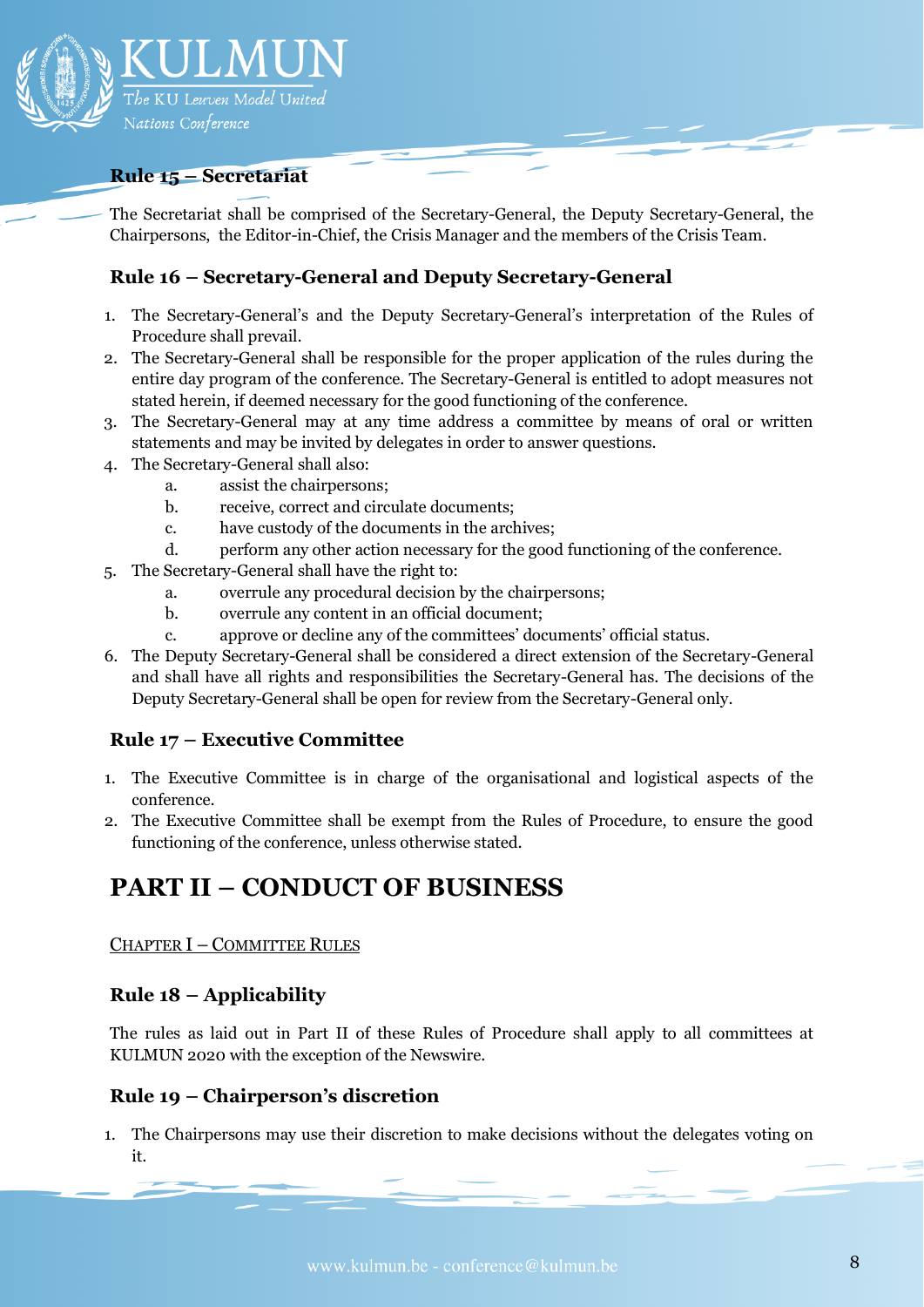

- 2. The following elements may be decided upon, proposed or overruled at the Chairperson's discretion:
	- a. All motions as outlined below;
	- b. All elements of time within the motions;
	- c. The topics proposed within the motions, or specific elements thereof.
- 3. The Chairpersons have the right to suspend the committee session for a limited amount of time. This decision is not subject to appeal.
- 4. The Chairpersons shall only use their discretion if it is in the interest of the smooth functioning of the proceedings and in full accordance with the present Rules of Procedure.
- 5. The Chairpersons have the right to issue Diplomatic warnings to delegates who deliberately disregard the Rules of Procedure and the rules of diplomatic conduct in the committee. The Chairpersons can issue up to two Diplomatic warnings to a delegate. At their suggestion the third Diplomatic warning is issued by the Secretary General. A delegate who receives a Diplomatic warning is no longer eligible for an award. A delegate who receives three diplomatic warnings must leave the committee immediately and is no longer welcome at the sessions.

## <span id="page-8-0"></span>**Rule 20 – Conduct in the Committee**

- 1. Delegates may not address a committee without having previously obtained permission by the Chairpersons. Delegates can request the right to speak by raising their placard when the floor is open. When acknowledged by the Chairpersons, delegates shall state their request.
- 2. During formal session delegates may not cross-talk.
- 3. Delegates may not leave their designated and/or the official committee room while in formal session without previously obtaining permission by the Chairpersons. This rule shall not apply in case of extraordinary circumstances that require an immediate leaving of the room.

## <span id="page-8-1"></span>**Rule 21 – Notes**

- 1. The silent passing of notes related to matters on the agenda shall be in order unless otherwise provided for in the Rules of Procedure.
- 2. The Chairpersons shall have the right to read all notes passed to ensure their relevance to the Agenda, and the Chairpersons may take appropriate measures to prevent continuous passing of irrelevant notes.

## <span id="page-8-2"></span>**Rule 22 – Quorum**

- 1. A session in a committee may be declared opened by the Chairpersons provided that at least two-thirds (2/3) of the committee's delegates are present.
- 2. The total of a committee's delegates shall be counted from the number of delegates present at the conference's first session.
- 3. The Secretary-General shall have the right to change the required minimum of delegates present in a committee for opening a session.
- 4. At the beginning of each session, and/or upon the Motion to Verify the Quorum, Chairpersons shall call in an alphabetical order on all accredited representations in order to state their status of attendance. Member States may reply "present" or "present and voting". Member States declaring themselves as "present and voting" shall have no right to abstain from any vote on the substantive matter.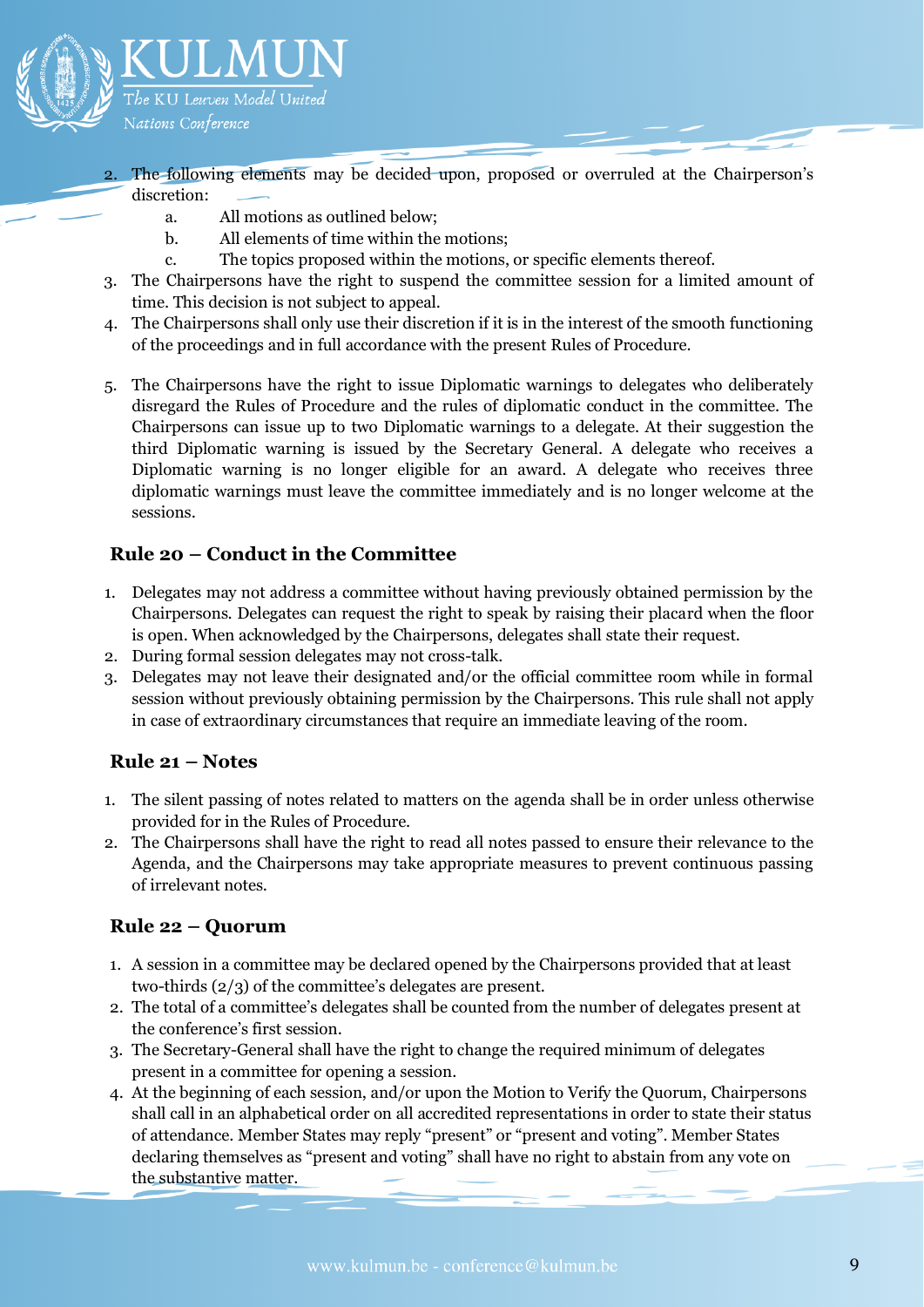

- 5. Accredited Observers can declare themselves only as "present".
- 6. A Motion to Verify the Quorum may be presented by any delegate or entertained at the discretion of the Chairpersons at the beginning of each session, after each suspension, or before each substantive voting procedure.

#### <span id="page-9-0"></span>**Rule 23 – Minute of Silent Prayer or Meditation**

- 1. At the very beginning and at the very end of each session there is the possibility of a minute of silent prayer or meditation.
- 2. Any delegate may raise a Motion for a Minute of Silent Prayer or Meditation before the first roll call takes place or immediately after the session has been adjourned. It is possible to add a special reason to the request.
- 3. The Chairpersons may allow at most one such Motion at the start and one at the end of the session. Any decisions concerning this Motion are at the discretion of the Chairpersons. Their decision is not subject to an appeal.

## <span id="page-9-1"></span>**Rule 24 – Roll Call**

- 1. In order to establish the presence and calculate the majorities, the Chairpersons shall begin each day of sessions and the session following lunch break with a roll call.
- 2. To conduct the roll call, the Chairpersons shall call upon the committee members in English alphabetical order. After being called upon, present participants shall state their status as either 'present' or 'present and voting', observers shall declare themselves 'present'. Delegates who have stated their status as 'present and voting' may not abstain from substantive votes.
- 3. Alteration of one's status is permitted and can be done by sending a note to the Chairpersons, who shall then announce the changed status to the committee.
- 4. A delegate not attending the roll call may be recognised as present if he/she sends a note stating his/her presence to the Chairpersons during formal session. A changed number of delegates present and any change in majorities shall be announced to the committee by the Chairpersons.
- 5. Delegates who did not attend the roll call, and who have not yet been announced as present by the Chairpersons, may not take part in formal debate, including any voting.

## <span id="page-9-2"></span>**Rule 25 – Invitation of Observers**

- 1. Delegates may at any time during the debates request the participation of an organisation, institution, or state not represented in the committee as an observer.
- 2. This request shall be made in writing to the Chairpersons, who will convey the request, if deemed relevant to the work of the committee, to the Secretary-General. The request should specify exactly who should be invited, to what end and why this would be beneficial for the subject at hand.
- 3. The Secretary-General shall inform the committee in due time on whether the invitation has been accepted.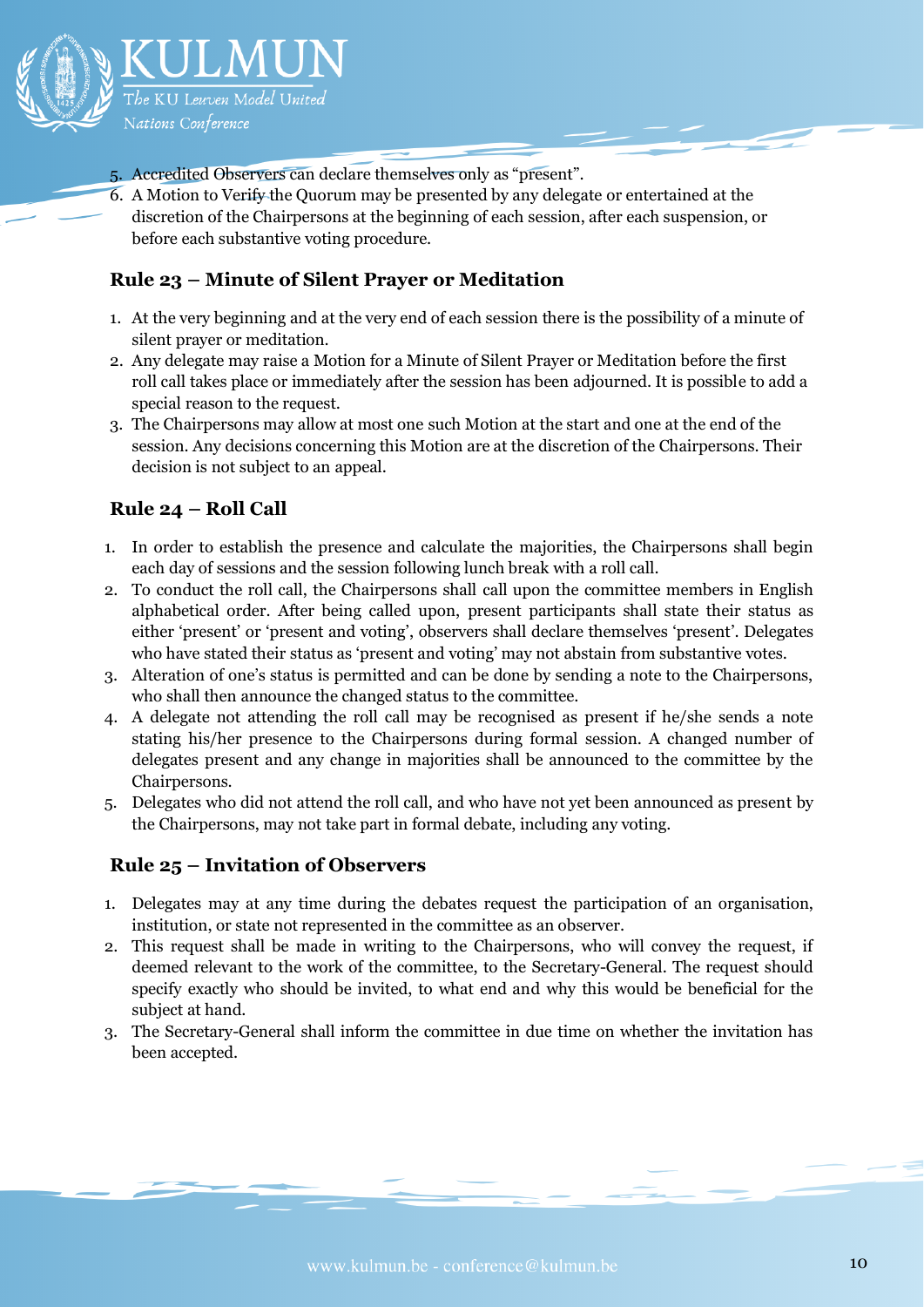

#### <span id="page-10-0"></span>CHAPTER II – AGENDA

## <span id="page-10-1"></span>**Rule 26 – Provisional Agenda**

A provisional agenda for each committee is proposed by the Secretariat before the conference. The provisional agenda will be communicated to the participants in their respective committee's study guide.

## <span id="page-10-2"></span>**Rule 27 – Setting the Agenda**

- 1. After the roll call of the first committee session, the Chairpersons shall present the provisional agenda to their committee.
- 2. The Chairpersons shall then proceed to ask for any objections to the provisional agenda.
- 3. In the event of objections, the Chairpersons shall ask for a maximum of two (2) speakers in favour of the provisional agenda and a maximum of two (2) speakers against. There shall be the same number of speakers in favour and against. They will be given the floor by the Chairpersons in alteration for one (1) minute each.
- 4. The provisional agenda shall after the debate be put to a procedural vote, requiring a simple majority (50%) to pass.
- 5. In the event that the provisional agenda does not receive the required majority, the reversed agenda order is automatically adopted.

#### <span id="page-10-3"></span>CHAPTER III – FORMAL DEBATE

#### <span id="page-10-4"></span>**Rule 28 – Formal Debate**

Formal Debate shall be considered as all debates not in the form of a moderated caucus, an unmoderated caucus, question and answer period, or voting procedure.

## <span id="page-10-5"></span>**Rule 29 – Opening Statements**

- 1. At the beginning of the debate upon each agenda item, each participant shall be allotted time to deliver an opening statement on the agenda item at hand. The order of the speakers and the time allotted to each participant shall be decided upon by the Chairpersons discretion. These decisions are not subject to appeal.
- 2. Any time remaining after an opening statement is automatically yielded to the Chairpersons.

## <span id="page-10-6"></span>**Rule 30 – General Speakers' List**

- 1. After entertaining opening statements on an agenda item, the General Speakers' List is open by a delegate proposing a Motion to Open Speakers' List. The General Speaker's list shall determine the order of speakers in formal debate.
- 2. The General Speakers' List shall remain open and participants shall be able to be added to the list until a Motion for Closure of the Speakers' List or a Motion for Closure of Debate has been passed by the committee.
- 3. A delegate can only figure once on the General Speakers' List at the same time, but may be added again once he/she no longer figures on the list.
- 4. A new General Speakers' List shall be opened when the committee begins debate upon a new topic.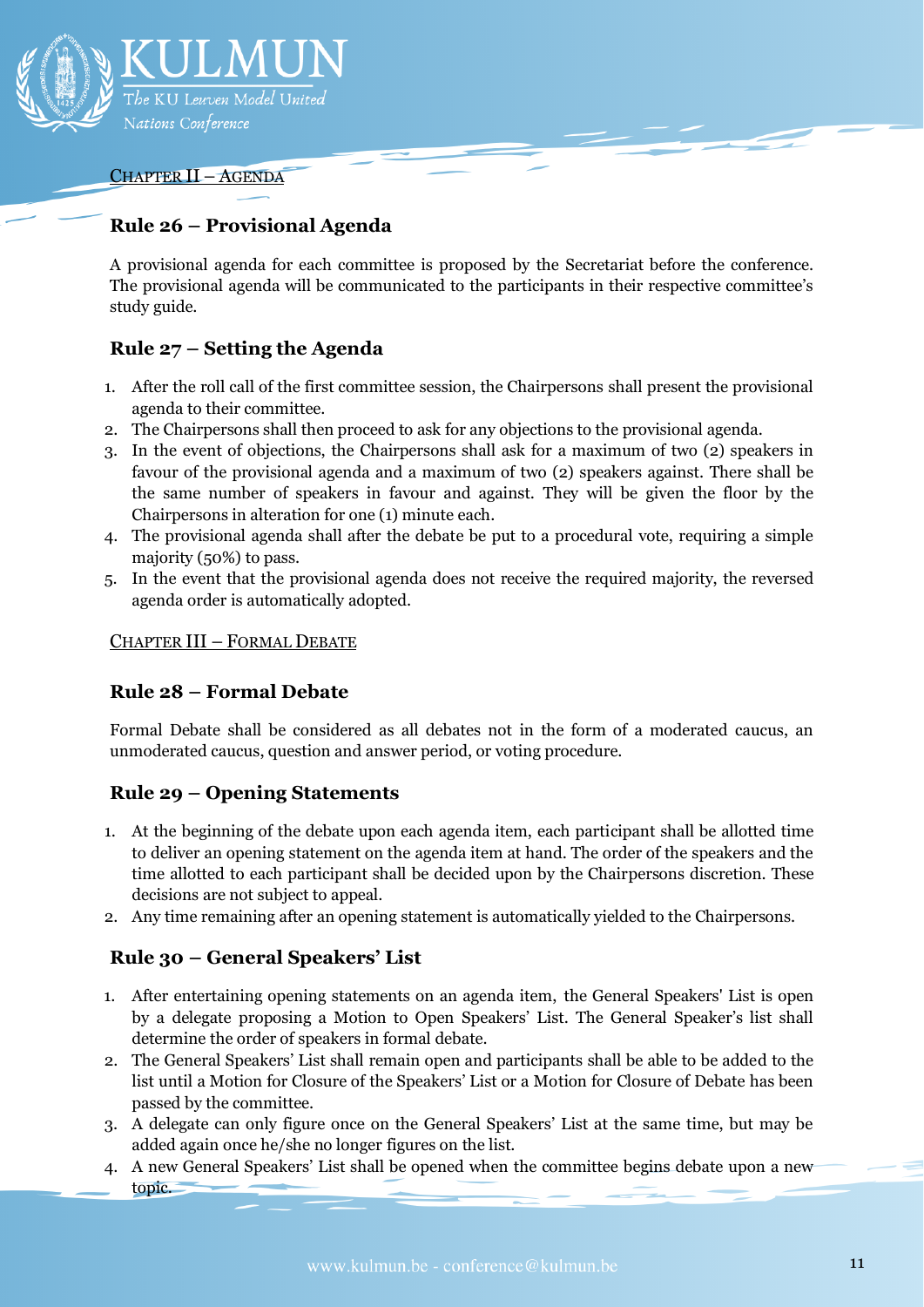

- 5. The default speaker's time shall be set by the Chairpersons and shall be announced to the committee at the beginning of the first regular session; however it may not exceed two (2) minutes. The speaker's time may be changed by the committee by a Motion to change the Speaker's Time.
- 6. If the General Speakers' List runs out of speakers, debate on the agenda item is closed, and the committee shall automatically move into voting procedure.
- 7. A delegate may be removed from the General Speakers' List by submitting a written request to the Chairpersons.

## <span id="page-11-0"></span>**Rule 31 – Yields**

- 1. A delegate who has been granted the floor during formal debate, and not exhausted his/her speaker's time, must decide how to yield the remainder of his/her time.
- 2. The remaining time may be yielded to the Chairpersons, to another delegate or to questions.
- 3. If a delegate yields his/her time to the Chairpersons, they shall continue with the proceedings.
- 4. If a delegate yields his/her time to another delegate, the delegate in question can accept or decline the time that has been yielded to them. Should this person accept the yield, they shall have the floor for the remaining time.
- 5. If a delegate yields his/her time to questions, the Chairpersons shall entertain a question and answer session for the remaining time. Other delegates wishing to ask a question shall then be selected by the Chairpersons and be allowed to ask a short and concise question. The participant who has the floor shall choose whether or not he/she wishes to accept a question. The remaining time shall only be counted down if the participant accepts the question and only for the time used to answer the question. Should there be no further questions, the floor shall automatically be returned to the Chairpersons.
- 6. If time has been yielded once, there shall be no further yielding, and the floor returns to the Chairpersons automatically.

## <span id="page-11-1"></span>**Rule 32 – Right of Reply**

- 1. If a statement given by a delegate impugns the national or personal integrity of another delegate, the latter may ask for a Right of Reply after the controversial speech has been concluded.
- 2. The delegate requesting a right of reply shall briefly repeat the content of the part of the speech they consider controversial.
- 3. Whether a right of reply shall be given shall be decided upon by the Chairpersons, as well as the time allotted to the reply. Their decision on this matter is not subject to appeal.
- 4. A right of reply to a right of reply shall not be in order.
- 5. A right of reply shall only be in order during formal debate.

## <span id="page-11-2"></span>**Rule 33 – Question and Answer Period**

- 1. Any delegate may, once the floor has been opened for Motions, raise a Motion for a Question and Answer Period for the purposes of questioning any delegate on an issue relevant to the debate.
- 2. Any other delegates may pose questions to the delegate under questioning. Questions shall have no introduction.
- 3. It is at the discretion of the delegate under questioning how many questions they are prepared to accept, but no more than five (5) shall be allowed for a single Question and Answer Period.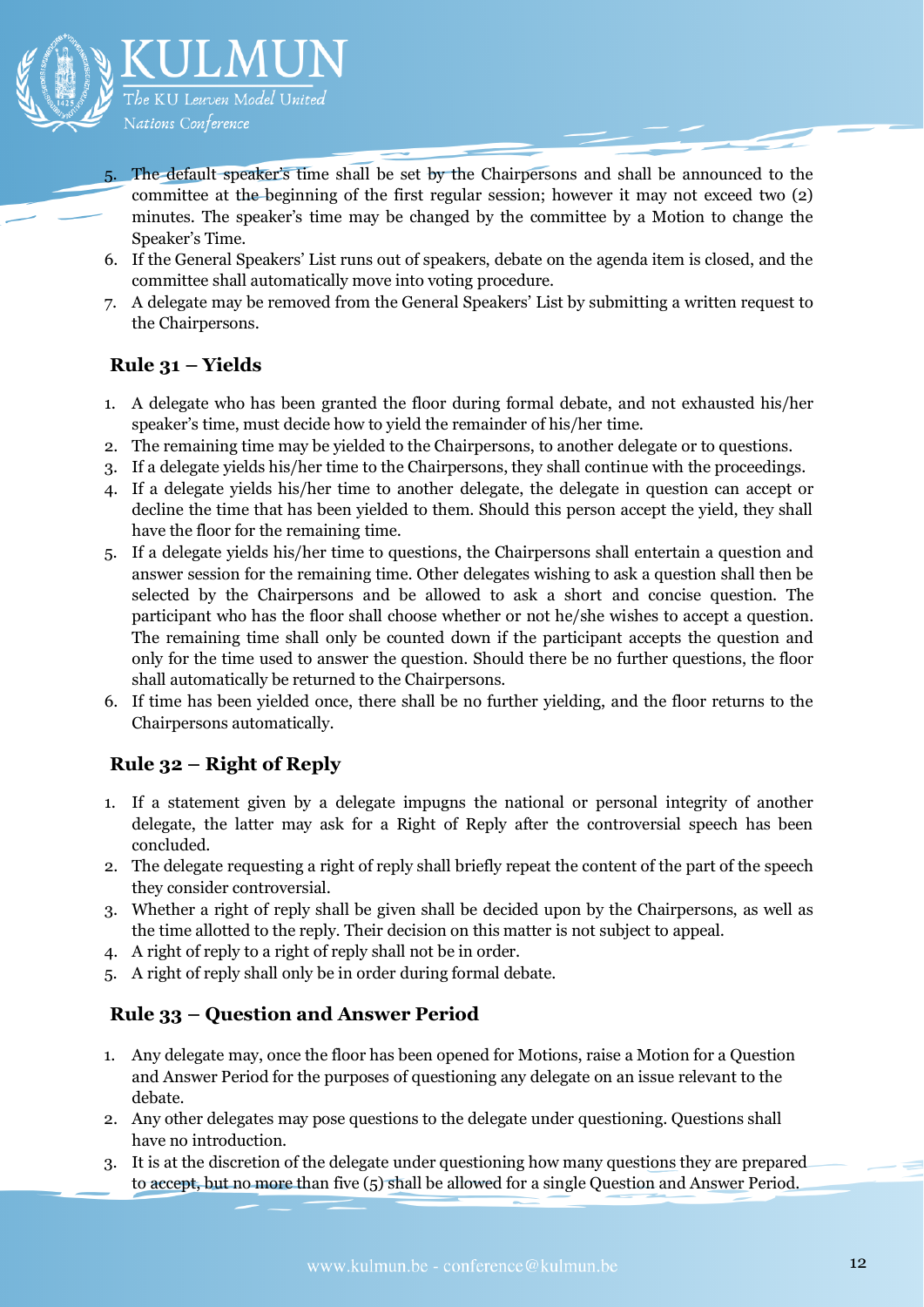

The delegate under questioning may refuse to answer any of the questions.

5. The time allotted to answering each question shall not exceed one (1) minute.

## <span id="page-12-0"></span>**Rule 34 – Moderated Caucus**

- 1. The moderated caucus is aimed to facilitate and accelerate the discussion on the issues deemed as essential and critical for the topic on agenda. A Moderated Caucus signifies a temporary change from formal debate to moderated informal debate.
- 2. A delegate may signal their desire to speak by raising their placard. The Chairpersons shall recognise the speakers by taking into consideration equity, and the good functioning of the committee. The decision of the Chairpersons to recognise a specific speaker is not subject to appeal.

## <span id="page-12-1"></span>**Rule 35 – Unmoderated Caucus**

- 1. An Unmoderated Caucus suspends formal debate. It shall be used by delegates for informal debates and negotiations, lobbying for their interests, resolving difficult questions about the topic on the agenda, and writing working papers, final documents, and amendments.
- 2. Delegates may move about the committee room freely and interact, but may not leave the committee room without prior permission of a Chairperson.

#### <span id="page-12-2"></span>CHAPTER IV – POINTS

## <span id="page-12-3"></span>**Rule 36 – General Rules Regarding Points**

- 1. Points may be introduced at any time during formal debate and a moderated caucus, without interrupting a speaker, unless otherwise specified in these Rules of Procedure.
- 2. Points are used to communicate a problem to the Chairpersons and as such shall be recognised before any speakers or motions.

## <span id="page-12-4"></span>**Rule 37 – Point of Personal Privilege**

- 1. A delegate may raise a Point of Personal Privilege at any time, except during speeches, to remove a personal discomfort, which impairs the ability to participate fully in the debate and working of the committee. The delegate shall rise when called by the Chairpersons and explain the grievance.
- 2. A Point of Personal Privilege may interrupt a speech only if the delegate raising the point cannot hear the speaker.

## <span id="page-12-5"></span>**Rule 38 – Point of Parliamentary Inquiry**

- 1. A delegate may raise a Point of Parliamentary Inquiry in order to ask the Chairpersons a question about any technical aspect of the Rules of Procedure. This point may under no circumstances interrupt a speaker.
- 2. The Chairpersons shall respond to the inquiry immediately and clarify the matter to the best of their ability.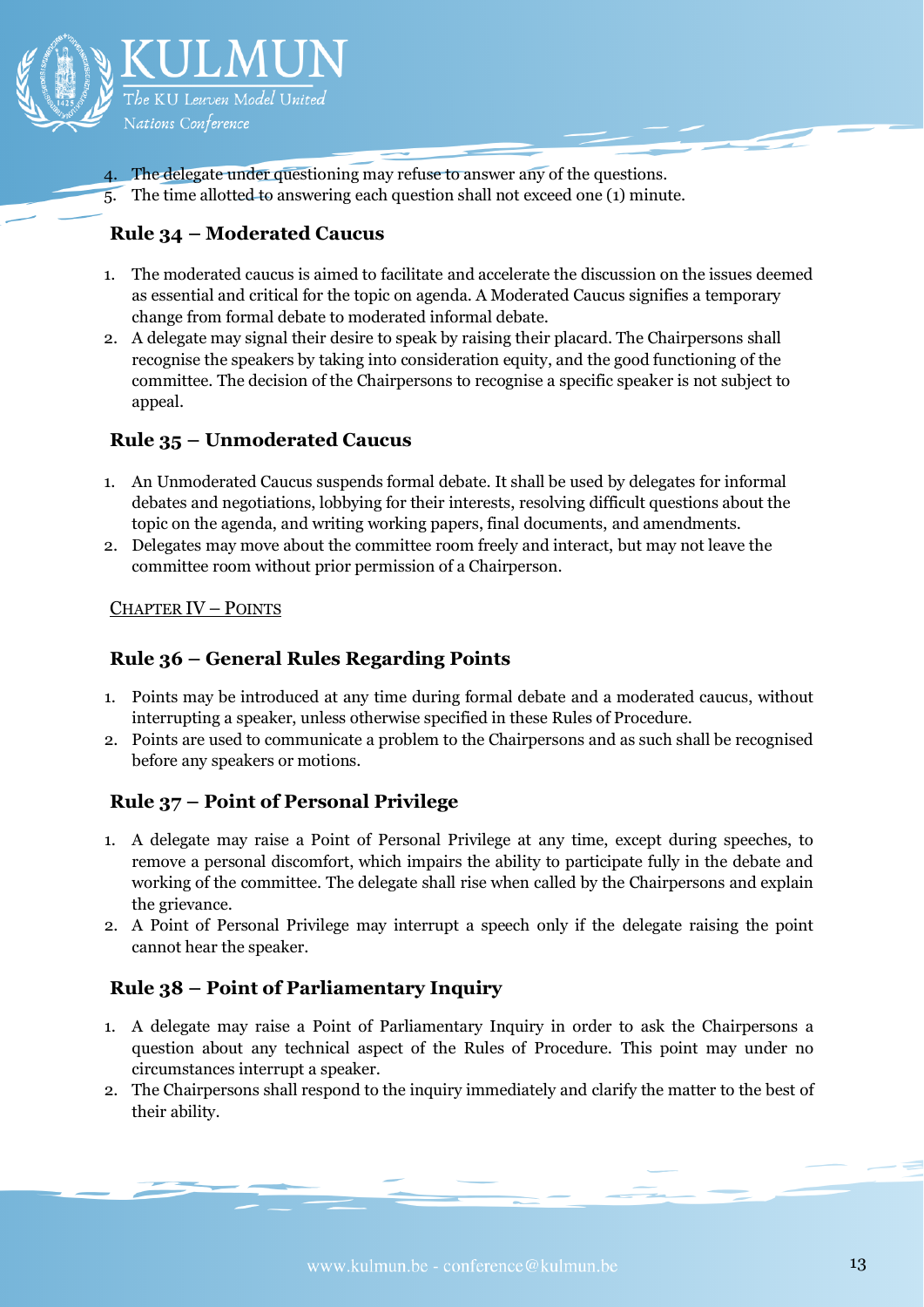

#### <span id="page-13-0"></span>**Rule 39 – Point of Order**

- 1. A delegate may raise a Point of Order, if he/she believes that a mistake has been made in adhering to the Rules of Procedure. This point may under no circumstances interrupt a speaker.
- 2. The Point of Order shall immediately be considered by the Chairpersons and ruled upon in adherence with the Rules of Procedure. Should a delegate disagree with the decision of the Chairpersons, he/she may appeal the decision of the chair according to Rule 42.

#### <span id="page-13-1"></span>CHAPTER V – MOTIONS

## <span id="page-13-2"></span>**Rule 40 – General Rules Regarding Motions**

- 1. Motions may be raised when the floor is opened by the Chairpersons.
- 2. Unless otherwise stated, motions are considered non-debatable.
- 3. The Chairpersons shall be responsible for collecting motions. It is up to their discretion to decide when and how many motions to collect.
- 4. In the event that there are multiple motions on the floor, they shall be entertained according to the order of precedence determined in Rule 41, starting with the most disruptive motion.
- 5. When entertaining a motion, before putting this motion to a vote, the Chairpersons shall ask for seconds and objections to the motion. Should there be no seconds, the motion will automatically fail. Should there be no objections, the motion will pass without a vote.
- 6. Unless otherwise explicitly stated within the Rules of Procedure, motions require a simple majority (50%) of votes to pass. All voting on motions shall be procedural, meaning that all present members, including observers, of a committee shall vote. Delegates may not abstain from procedural voting.
- 7. If a motion does not pass, the Chairpersons shall move on to entertain the next motion on the floor. If a motion passes, all other motions on the floor are discarded.
- 8. The Chairpersons may at their discretion rule out motions they deem irrelevant or not constructive to the debate. These decisions are subject to appeal, unless otherwise explicitly stated within the Rules of Procedure.

## <span id="page-13-3"></span>**Rule 41 – Precedence of Points and Motions**

- 1. The Chairpersons shall consider points and motions in the following order of precedence:
	- a. Point of Personal Privilege
	- b. Point of Order
	- c. Point of Parliamentary Inquiry
	- d. Motion to Appeal the Decision of the Chair;
	- e. Motion to Extend a Previous Caucus;
	- f. Motion for the Adjournment of the Meeting;
	- g. Motion for the Suspension of the Meeting;
	- h. Motion to Table the Debate/Motion to Reconsider an Agenda Item;
	- i. Motion to Close the Debate;
	- j. Motion to Split the Topic;
	- k. Motion to Declare a State Party to the Dispute (applies to Security Council);
	- l. Motion to Introduce a Draft Outcome Document;
	- m. Motion to Introduce an Amendment;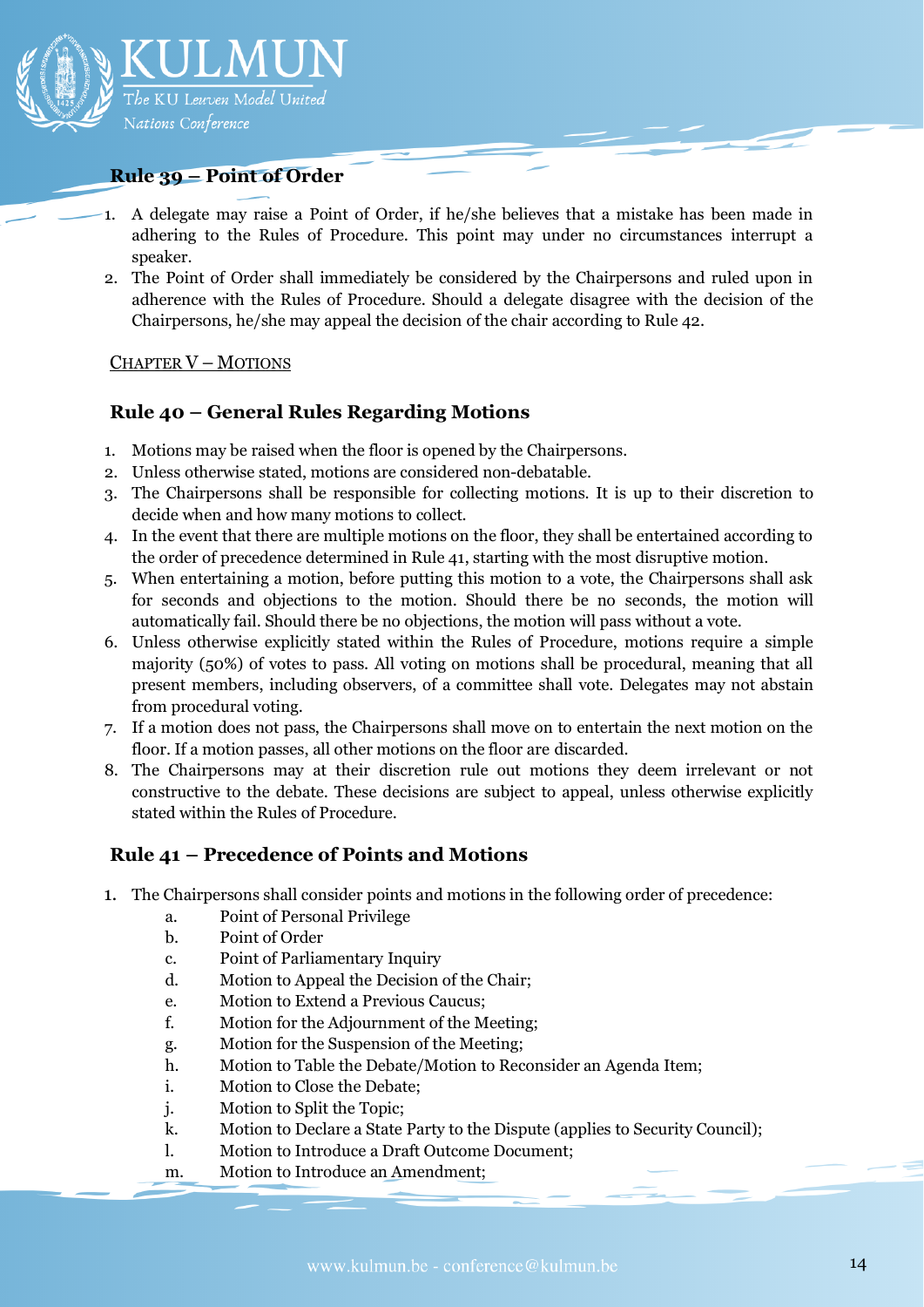

- n. Motion to Close the Speakers' List/Motion to Reopen the Speakers' List;
- o. Motion for a Closed Door Session (applies to Security Council and NATO only);
- p. Motion to Change the Speaker's Time;
- q. Motion for a Mock Vote;
- r. Motion for a Question and Answer Period;
- s. Motion for an Unmoderated Caucus;
- t. Motion for a Moderated Caucus.
- 2. If several motions of the same nature that require an overall duration are on the floor, the motion with the longer duration takes precedence. In the event of two or more motions of the same nature and with the same overall duration, the first one raised takes precedence.

## <span id="page-14-0"></span>**Rule 42 – Motion to Appeal the Decision of the Chair**

- 1. A delegate may appeal any procedural decision of the Chairpersons, unless otherwise explicitly stated within these Rules of Procedure.
- 2. This motion requires the delegate to raise the Motion and provide the reason he/she deems it appropriate at this moment. The Motion has to be entertained immediately. The Chairperson whose decision has been appealed will have to defend his/her decision, therefore the proceeding of this Motion is led by the other Chairperson.
- 3. This motion requires the delegate raising the motion to speak in defence of the appeal, and the Chairperson to speak in defence of the decision he/she made. The time given to each speaker shall be one (1) minute. The vote on the Motion is entertained immediately after the speeches.
- 4. The Chairperson's decision shall stand, unless a majority of at least two-thirds (2/3) of the delegates in the committee votes in favour of the appeal.

## <span id="page-14-1"></span>**Rule 43 – Motion for a Moderated Caucus**

- 1. A delegate may raise a Motion for a Moderated Caucus, specifying the topic to be addressed in the caucus, a total duration and an individual speaker's time.
- 2. In case such a motion passes, delegates must strictly adhere to the topic of the caucus. The Chairpersons may call to order any delegate who gives a speech with content not related to the topic.
- 3. The Chairpersons may rule this motion out of order at their discretion. This decision is not subject to appeal.

## <span id="page-14-2"></span>**Rule 44 – Motion for an Unmoderated Caucus**

- 1. A delegate may raise a Motion for an Unmoderated Caucus, specifying the purpose of the caucus and the total duration of the caucus. The proposed duration may not exceed twenty (20) minutes.
- 2. The Chairpersons may rule this motion out of order at their discretion. This decision is not subject to appeal.

## <span id="page-14-3"></span>**Rule 45 – Motion for an Extension of the Previous Caucus**

- 1. A delegate may propose a Motion for an Extension of the Previous Caucus right after it has ended.
- 2. The total duration of the extension may not exceed the total duration of the previous caucus. The topic/purpose and the individual speaker's time is not subject to change.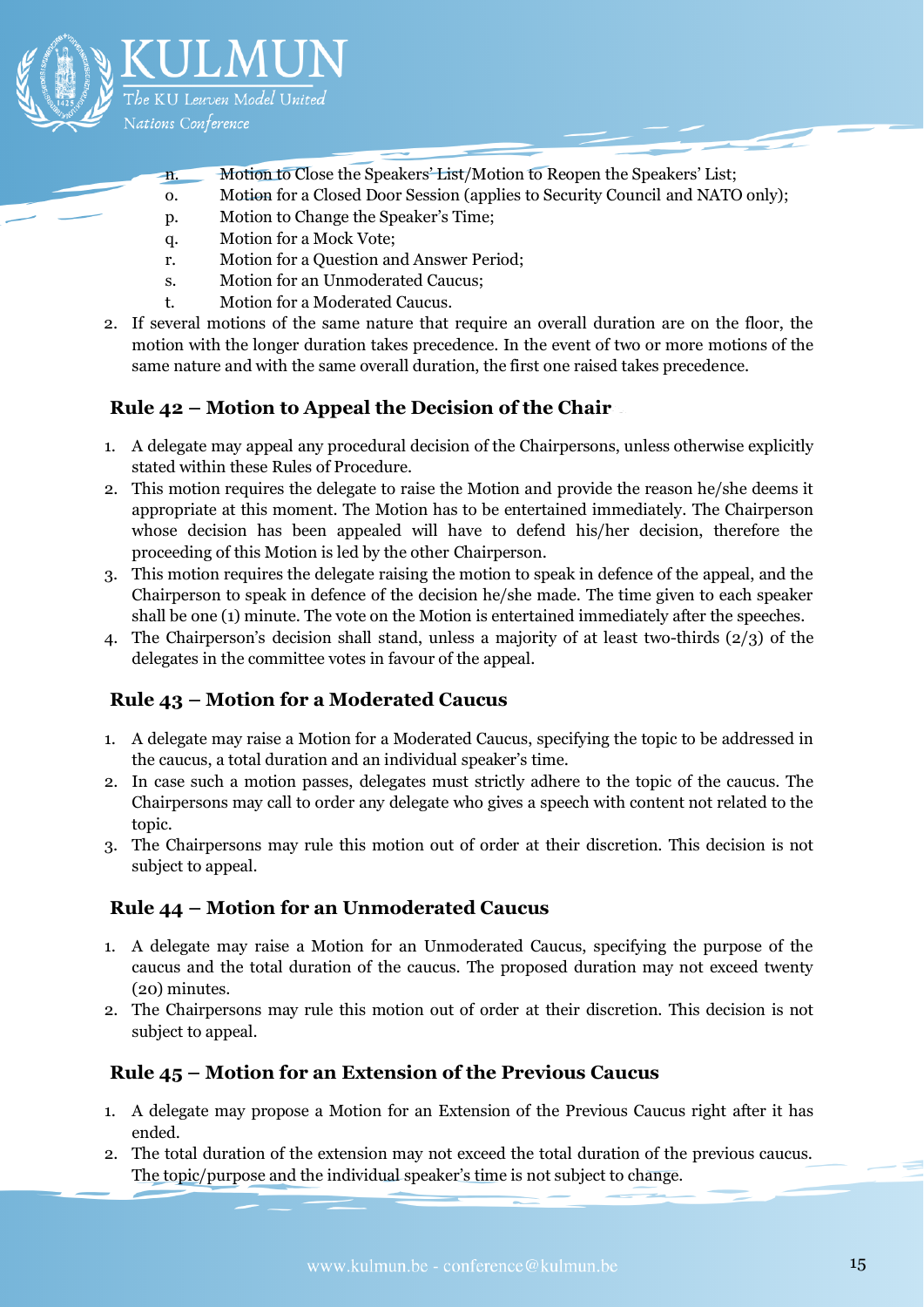

#### A caucus may only be extended once.

4. The Chairpersons may rule this motion out of order at their discretion This decision is not subject to appeal.

### <span id="page-15-0"></span>**Rule 46 – Motion for a Suspension of the Meeting**

- 1. A delegate may raise a Motion for a Suspension of the Meeting in order to interrupt the debate for a certain amount of time, specifying when the meeting will be resumed.
- 2. A Motion for a Suspension of the Meeting is only in order if a break is indicated in the KULMUN 2020 schedule, including the end of sessions for a day of the conference excluding the last.
- 3. The Chairpersons may rule this motion out of order at their discretion. This decision is not subject to appeal.

## <span id="page-15-1"></span>**Rule 47 – Motion for the Adjournment of the Meeting**

- 1. A delegate may raise a Motion for the Adjournment of the Meeting on the last day of the conference, in order to adjourn the committee's session until the following year.
- 2. The Chairpersons shall rule this motion out of order if it is proposed before the last day of the conference. This decision is not subject to appeal.

#### <span id="page-15-2"></span>**Rule 48 – Motion to Table the Debate**

- 1. A delegate may raise a Motion to Table the Debate on an agenda item, which will lead to the opening of the debate on the following agenda item and a temporary tabling of the debate on the current agenda item that the committee was discussing.
- 2. The topic will remain tabled until the committee passes a motion for reconsideration of an agenda item, according to Rule 44, or if the committee concludes its discussions on the other topic.
- 3. This motion is debatable and requires a maximum of two (2) speakers in favour and a maximum of two (2) speakers opposed. There shall be the same number of speakers in favour and opposed. They shall be given the floor in alternation and with a speaker's time of one (1) minute maximum each.
- 4. This motion requires a two-thirds (2/3) majority to pass.
- 5. The Chairpersons may rule this motion out of order at their discretion. This decision is not subject to appeal.

#### <span id="page-15-3"></span>**Rule 49 – Motion for Reconsideration of an Agenda Item**

- 1. A delegate may raise a motion to reconsider a previously tabled agenda item. If the motion passes, the formerly tabled agenda item is reopened.
- 2. This motion is debatable and requires a maximum of two (2) speakers in favour and a maximum of two (2) speakers opposed. There shall be the same number of speakers in favour and opposed. They shall be given the floor in alternation and with a speaker's time of one (1) minute maximum each.
- 3. This motion requires a two-thirds (2/3) majority to pass.
- 4. The Chairpersons may rule this motion out of order at their discretion. This decision is not subject to appeal.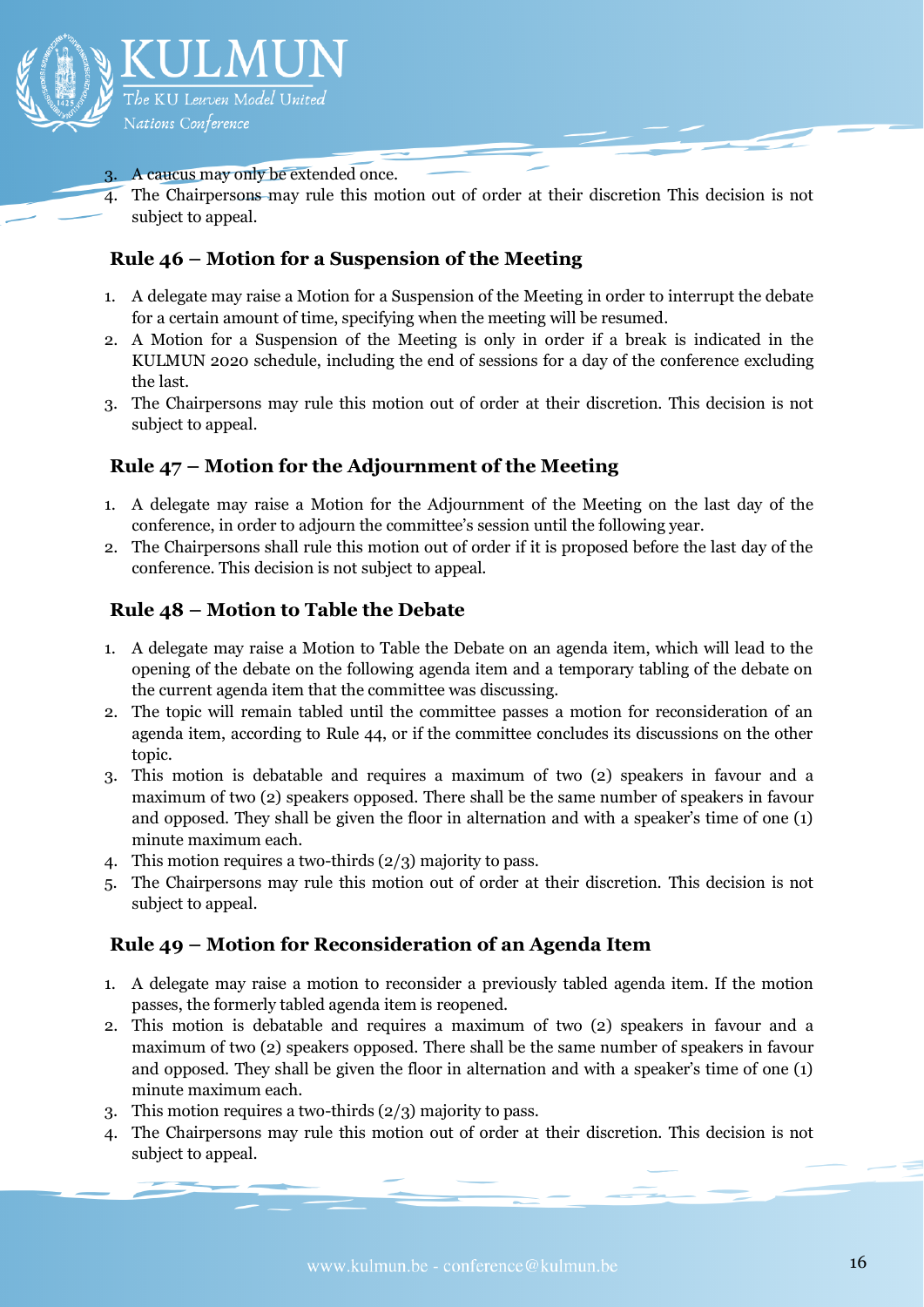

## <span id="page-16-0"></span>**Rule 50 – Motion to Close/Reopen the General Speakers' List**

- 1. A delegate may raise a Motion to Close the General Speakers' List. If the motion passes, no further speakers shall be added to the list.
- 2. After the successful passing of a motion for closure of the speakers' list, a delegate may raise a Motion to Reopen the General Speakers' List. If the motion passes, the list will be re-opened and further speakers can be added.
- 3. The Chairpersons may rule these motions out of order at their discretion. These decisions are not subject to appeal.

#### <span id="page-16-1"></span>**Rule 51 – Motion to Close the Debate**

- 1. A Delegate may raise a Motion to Close the Debate on a topic. If the motion passes, all debate on the current topic is concluded and the committee shall move into voting procedure.
- 2. This motion is debatable and requires a maximum of two (2) speakers in favour and a maximum of two (2) speakers opposed. There shall be the same number of speakers in favour and against. They shall be given the floor in alternation and with a speaker's time of one (1) minute maximum each.
- 3. This motion requires a two-thirds (2/3) majority to pass.
- 4. The Chairpersons may rule this motion out of order at their discretion. This decision is not subject to appeal.

#### <span id="page-16-2"></span>**Rule 52 – Motion to Split the Topic**

- 1. A delegate may raise a Motion to Split the Topic in order for the committee to address the topic in two separate documents.
- 2. The delegate shall be required to provide considerable justification for the Motion to the Chairpersons. The Chairpersons may dismiss this Motion at their discretion. This decision is not subject to appeal.
- 3. If the Chairpersons do not dismiss this Motion, a speaker in favour and a speaker against the Motion shall be entertained for up to one (1) minute each, and the Motion shall be put to a vote.
- 4. Should the Motion pass, the debate on the current topic shall immediately be closed and any tabled documents shall immediately be put to a vote. The Chairpersons will then open the debate on the new, split-off topic.

## <span id="page-16-3"></span>**Rule 53 – Motion for a Mock Vote**

- 1. A delegate may raise a Motion for a Mock Vote on a document or on a part of a document that has been formally introduced by the Chairpersons.
- 2. If the motion passes, the Chairpersons shall proceed to carry out the mock vote by a standard placard voting procedure. A mock vote is not binding, and participation is not obligatory. Observers shall not be allowed to participate in the vote, as it is meant to simulate a substantive vote. A motion for a roll call vote, division of the question or a clause-by-clause vote shall not be permitted during a mock vote.
- 3. The Chairpersons may rule this motion out of order at their discretion. This decision is not subject to appeal.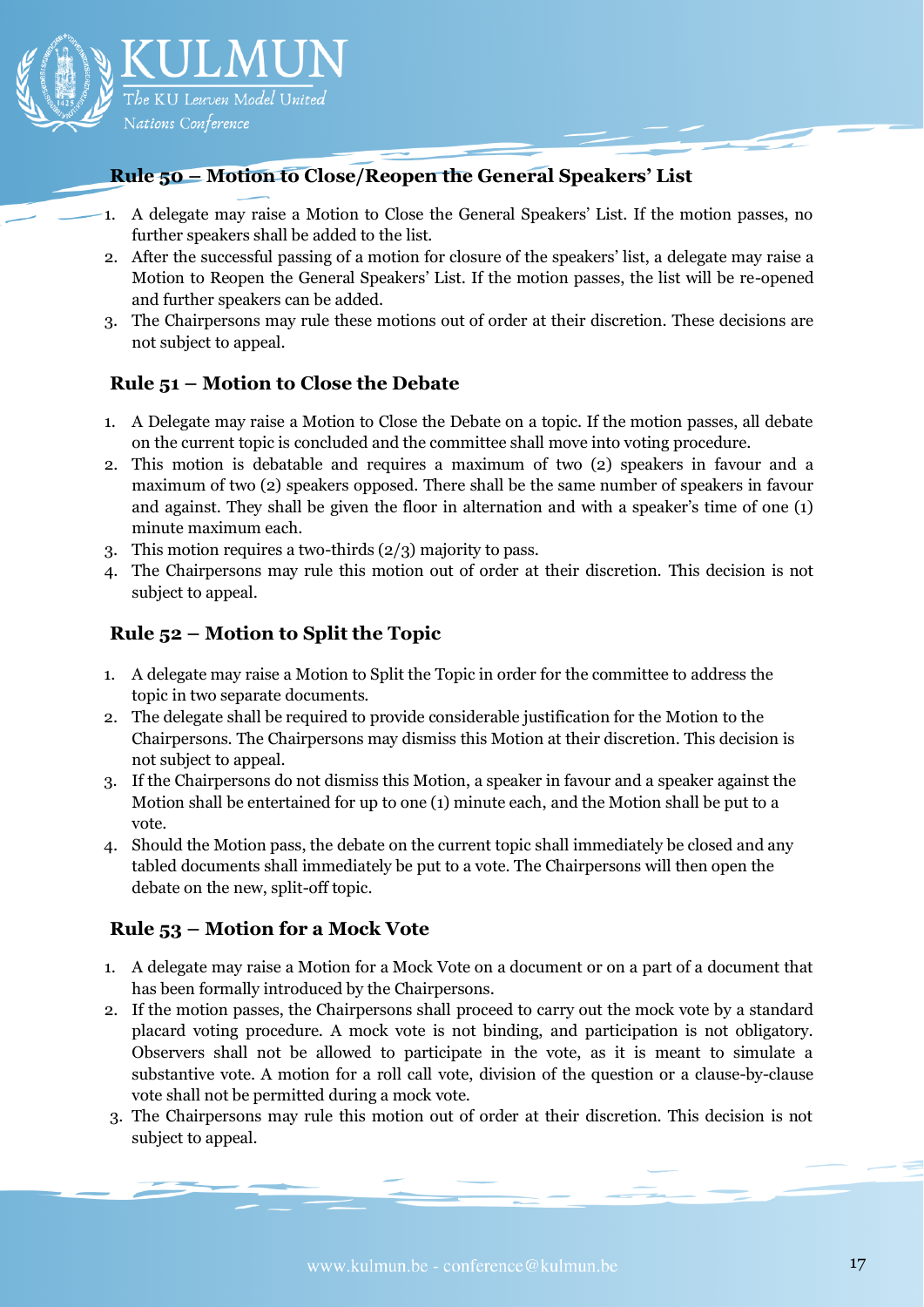

## <span id="page-17-0"></span>**Rule 54 – Motion to Change the Speakers' Time**

- 1. A delegate may raise a Motion to Change the Speakers' Time on the General Speakers' List, specifying to what length they wish to change it.
- 2. The Chairpersons may rule this motion out of order at their discretion. This decision is not subject to appeal.

#### <span id="page-17-1"></span>CHAPTER VI – DOCUMENTS

## <span id="page-17-2"></span>**Rule 55 – General Rules Regarding Documents**

Documents that have not been approved by the Chairpersons may not be referenced during formal debate.

#### <span id="page-17-3"></span>**Rule 56 – Working Papers**

- 1. Working Papers are documents without formal format requirements, other than it having to be a fixed document, and requires no sponsors or signatories.
- 2. A delegate may at any time during sessions submit a Working Paper for approval to the committee's Chairpersons. The format of this submission shall be determined by the Chairpersons and communicated to the committee in due time.
- 3. The Chairpersons shall approve a document as a Working Paper, if it is deemed relevant for the topic being discussed. The Chairpersons shall inform the committee of any document that has been approved as a Working Paper, assign a number and introduce it to the committee.
- 4. The Secretary-General shall have the right to refuse or withdraw any Working Paper, should it be deemed as inappropriate or irrelevant to the topic a committee is discussing.

#### <span id="page-17-4"></span>**Rule 57 – Draft Outcome Documents**

- 1. Draft Outcome Documents are documents in the correct format and on the template provided by the Chairpersons ready to be put to a vote by the committee. They may only be referred to as a draft outcome document once they have been introduced as such by the delegates. They require the formal support of sponsors and signatories to be considered for approval by the Chairpersons.
- 2. Sponsors are recognised as the writers and the supporters of the Draft Outcome Document. There shall be a minimum of two (2) Sponsors. Sponsors must vote in favour of the Draft Outcome Document, unless unfriendly amendments have been passed.
- 3. Signatories are recognised as representatives wishing to discuss the Draft Outcome Document, they are not bound by any further obligations. There shall be a minimum of three (3) Signatories.
- 4. The required numbers of Sponsors and Signatories may be altered by the Chairpersons in respect to the size of the committee.
- 5. A delegate may request that his or her country or name be added or removed from the list of Sponsors or Signatories at any time during the debate. The request should be submitted in writing to the Chairpersons.
- 6. If the Draft Outcome Document does not have the required number of Sponsors and Signatories in any moment, it will be removed from the floor immediately.
- 7. Observers cannot be Sponsors of a Draft Outcome Document. They can figure as Signatories but do not count towards achieving the threshold needed for the introduction of the document.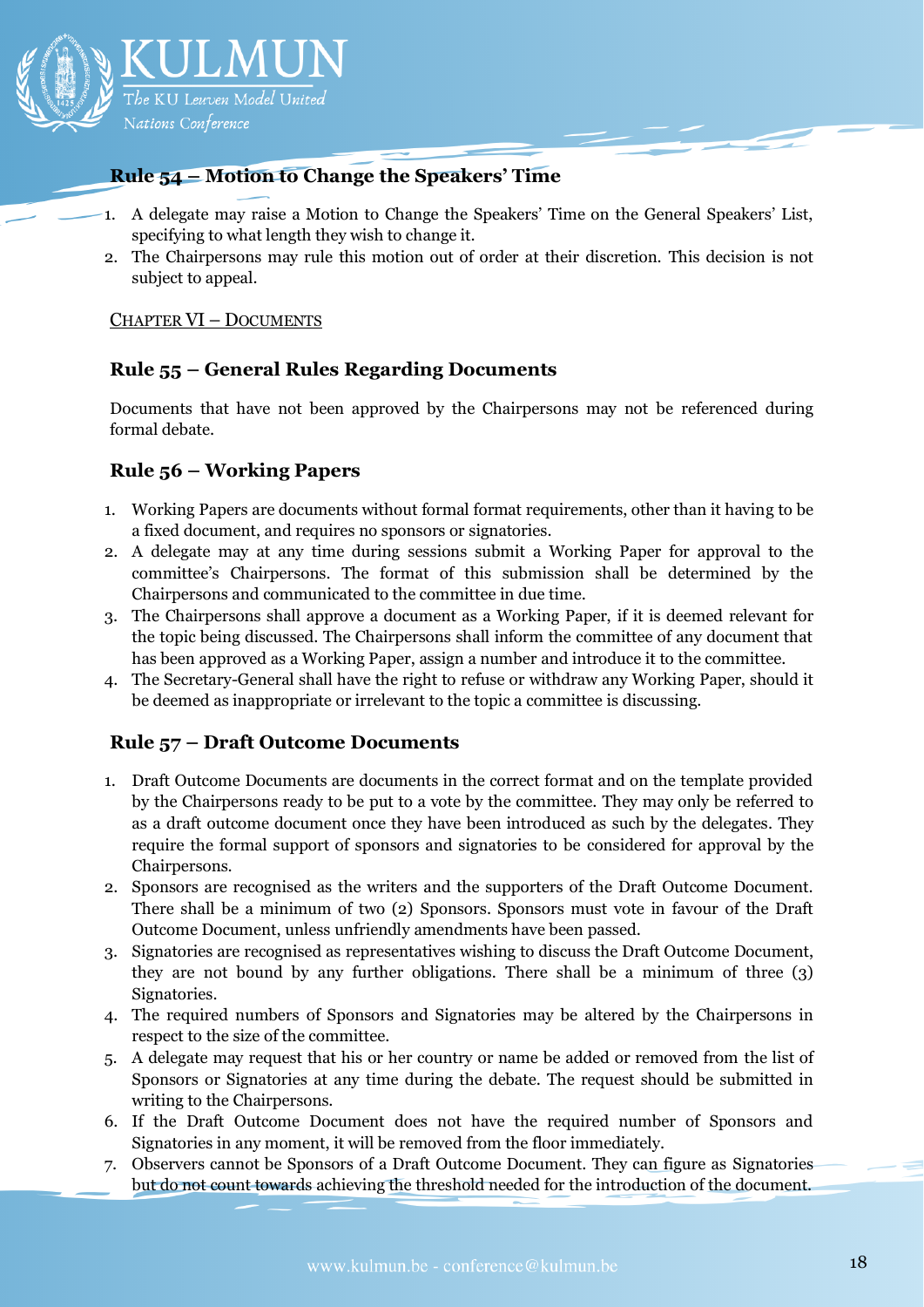

## <span id="page-18-0"></span>**Rule 58 – Withdrawal of a Draft Outcome Document**

- 1. A Draft Outcome Document may be withdrawn by its sponsors at any point before voting on it has commenced. This request shall be submitted in written form by all the Sponsors to the Chairpersons to be considered valid.
- 2. The Chairpersons shall announce this decision to the committee, immediately disqualifying the Draft Outcome Document from further discussion or voting.

## <span id="page-18-1"></span>**Rule 59 – Introduction of a Draft Outcome Document**

- 1. After a Draft Outcome Document has been approved by the Chairpersons, and distributed to the committee, the Sponsor(s) of the Draft Outcome Document shall officially introduce the Document by raising a Motion to Introduce a Draft Outcome Document.
- 2. If the Motion passes, the Sponsor(s) shall introduce the Document by reading out the text of the Document, or a portion of it, as determined by Chairpersons.
- 3. After the introduction, the Sponsor(s) shall be granted time to answer questions of clarification regarding the Draft Outcome Document. Substantive statements regarding the Draft Outcome Document shall not be in order at this stage. The total time allotted to questions shall not exceed five minutes. The Sponsor(s) cannot refuse to answer.

## <span id="page-18-2"></span>**Rule 60 – Amendments**

- 1. An amendment is a proposal that adds, deletes or revises operative clauses of a Draft Outcome Document. A delegate may propose amendments on any Draft Outcome Document that has been formally introduced.
- 2. The Chairpersons will remind the delegates when amendments can be introduced and may set a limit to the amount of amendments when needed.
- 3. Amendments to pre-ambulatory or introductory clauses are not in order once the Draft Outcome Document has been formally introduced. Amendments to amendments are also not in order.
- 4. The Chairpersons may impose a deadline for a submission of Amendments. Any late submissions will not be entertained. Such decisions are not a subject to appeal.
	- 5. Editorial errors in Draft Outcome Documents will be corrected without a vote. The final decisions on corrections are at the discretion of the Chairpersons.

## <span id="page-18-3"></span>**Rule 61 – Introducing Amendments**

- 1. Delegates may submit amendments in writing before the committee moves into voting procedure, specifying which clauses are affected and how they are to be amended. One amendment can pertain to several clauses but will be voted upon as one.
- 2. Amendments require one (1) Sponsor and two (2) Signatories in order to be introduced.
- 3. The required numbers of Sponsors and Signatories may be altered by the Chairpersons in respect to the size of the committee. This decision is not subject to an appeal.
- 4. The Chairpersons are requested to verify that the form and content of amendments meet all requirements in order to become a possible part of a Draft Outcome Document.
- 5. There are two types of Amendments:

a. **Friendly Amendments** are Amendments accepted and approved by all of the Sponsors of the Draft Outcome Document, and are implemented in the Draft Outcome Document without the need to be voted upon.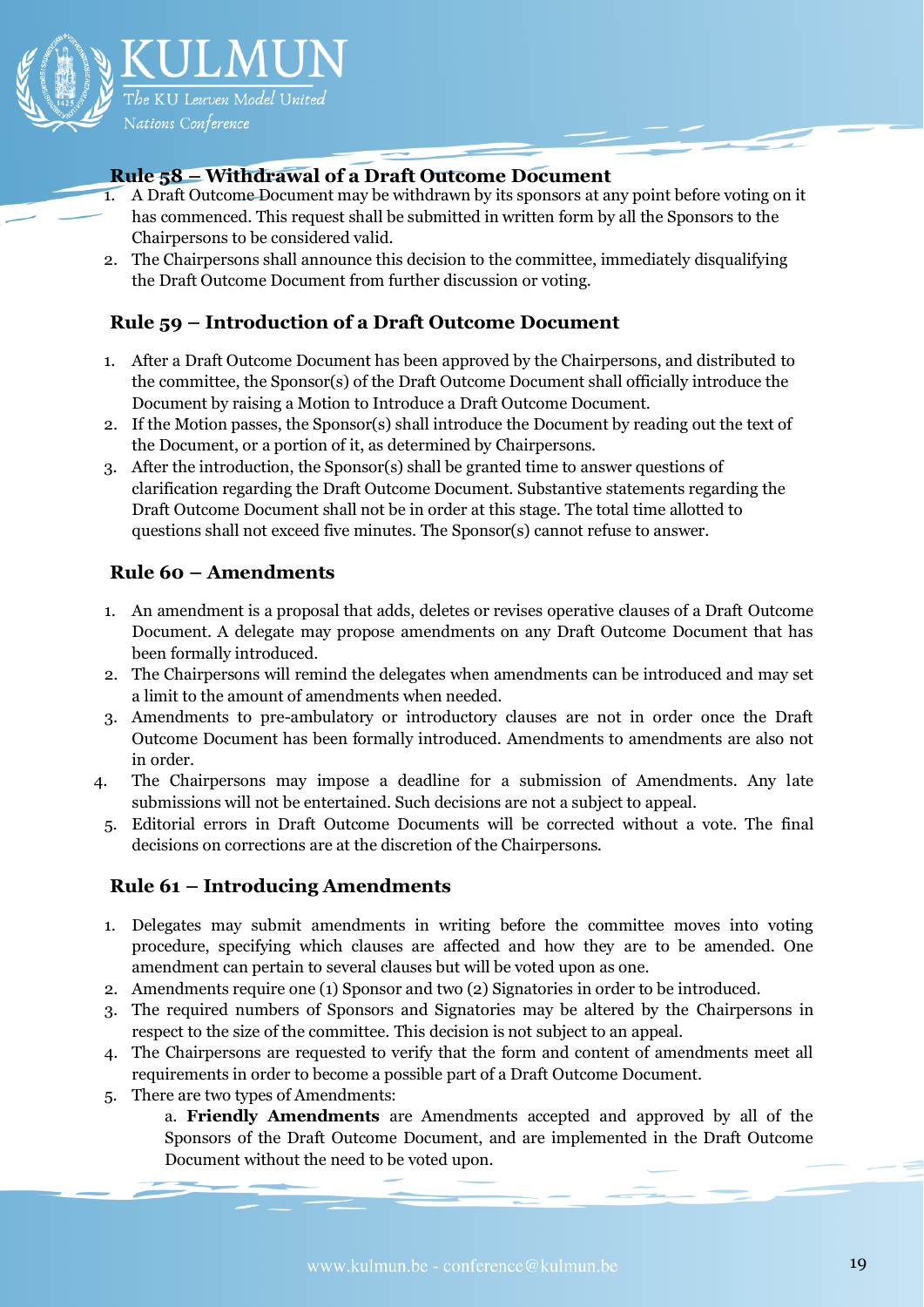

b. **Unfriendly Amendments** are Amendments not approved by all of the Sponsors.

- 6. Upon receiving a Friendly Amendment, the Chairpersons shall inform the committee about the change to the text of the Draft Outcome Document.
- 7. Upon approving an Unfriendly Amendment, the Chairpersons shall distribute it to the committee. After being distributed, the Sponsor(s) may raise a Motion to Introduce the Amendment.

## <span id="page-19-0"></span>**Rule 62 – Introducing Unfriendly Amendments**

- 1. A delegate may raise a Motion to Introduce an Amendment when the floor is opened.
- 2. This Motion passes at the discretion of the Chairpersons. The Sponsor shall have no more than two (2) minutes to introduce their amendment.
- 3. The Chairpersons shall entertain up to two (2) speakers in favour and up to two (2) speakers against each Unfriendly Amendment. The Committee shall then immediately move into Voting Procedure on the introduced Unfriendly Amendment. The voting on amendments is Substantial.
- 4. An Unfriendly Amendment may be withdrawn by all of its Sponsors at any point before voting on it has begun. This request must be submitted to the Chairpersons in writing.

#### <span id="page-19-1"></span>CHAPTER VII – VOTING PROCEDURE

## <span id="page-19-2"></span>**Rule 63 – Conduct during voting**

- 1. The Chairpersons shall announce the end of formal debate and the beginning of voting procedure after a successful motion to close debate or after the speakers' list ran out of speakers.
- 2. Upon entering voting procedure, delegates will not be allowed to interrupt voting procedure except to introduce points as laid out in Part II/Chapter IV of the present Rules of Procedure, a motion to appeal the decision of the Chairpersons, or the motions presented in this chapter.
- 3. The motions allowed during voting procedure will be entertained in the following order of precedence:
	- a. Motion to appeal the decision of the Chairpersons;
	- b. Motion to vote clause by clause;
	- c. Motion to divide the question.
- 4. During voting procedure, the doors will be sealed and no one shall be allowed to enter with the exception of the Secretary-General, the Deputy Secretary-General and personnel approved by the Secretary-General. Delegates having left the room will not be allowed to re-enter. Anyone who is not an accredited member of the committee, including journalists, will have to leave the room.
- 5. During voting procedure, cross-talking, the use of electronic devices and the passing of notes is strictly forbidden.
- 6. If there are no documents on the floor that require adoption by the committee, the committee immediately moves to the discussion on the next agenda item.

## <span id="page-19-3"></span>**Rule 64 – Voting Rights**

- 1. Each full member of the committee shall have one vote.
- 2. Observers will not be allowed to vote on substantive matters, which include the vote on unfriendly amendments, the vote on draft outcome documents, and the substantive section on the vote to divide the question.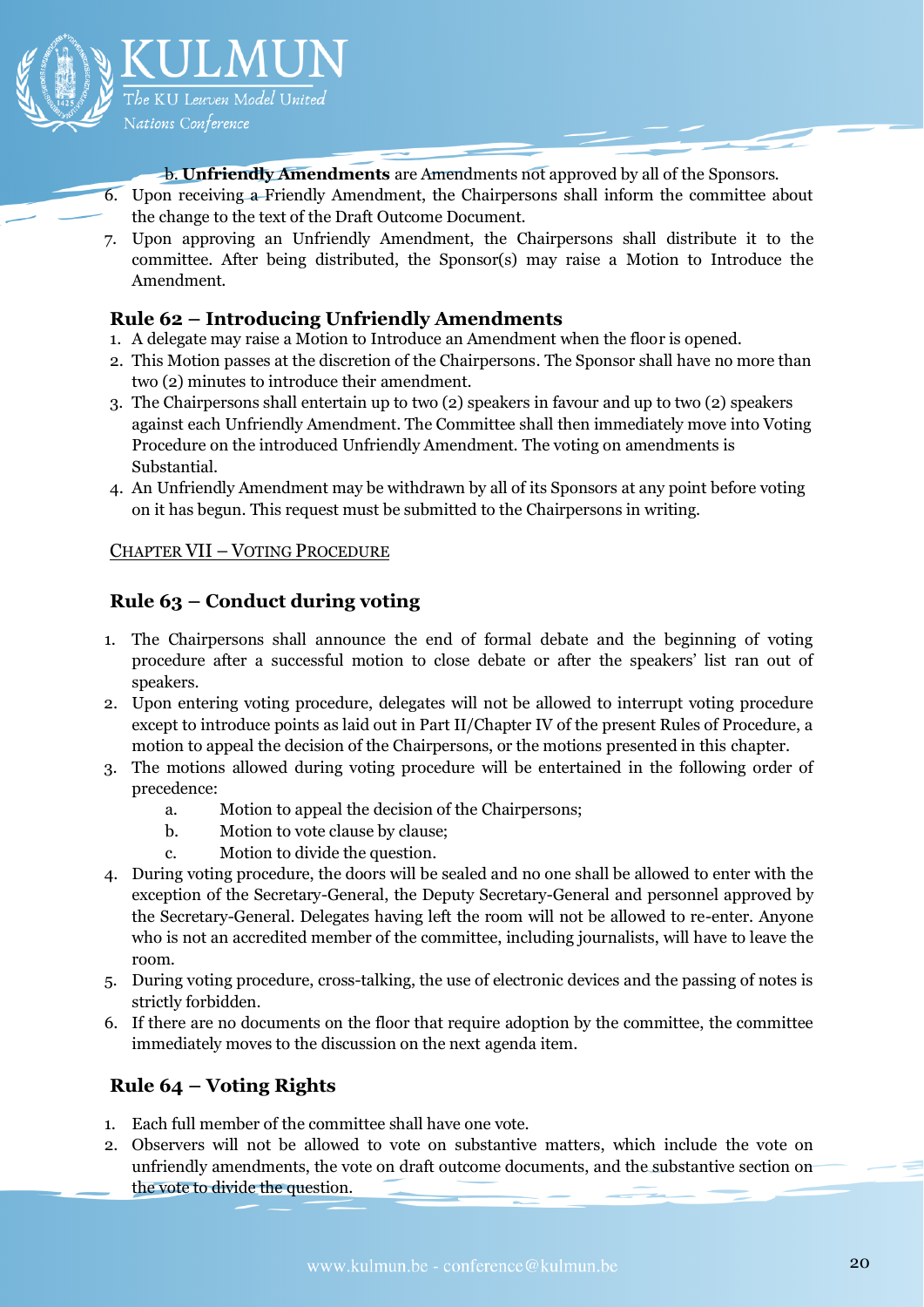

#### <span id="page-20-0"></span>**Rule 65 – Substantive Votes**

- 1. The standard voting method for substantive votes is voting by placard.
- 2. Delegates may either vote yes, no, or abstain. Delegates who have set their status to 'present and voting' may not abstain during substantive votes.
- 3. In order for a substantive vote to pass, an absolute majority  $(50\% + 1)$  of affirmative votes is required, unless otherwise specified in Part III of these Rules of Procedure.

## <span id="page-20-1"></span>**Rule 66 – Vote on Unfriendly Amendments**

- 1. Voting upon unfriendly amendments shall precede the vote on the Draft Outcome Document that they relate to.
- 2. If two or more amendments to a motion or draft resolution are proposed, the Chairpersons shall rule on the order in which they are to be voted upon.
- 3. The vote on unfriendly amendments is a substantive vote, therefore an absolute majority (50%+1) of affirmative votes is required for an unfriendly amendment to be included in the Draft Outcome Document, unless otherwise specified in Part III of these Rules of Procedure.

#### <span id="page-20-2"></span>**Rule 67 – Motion to Divide the Question**

- 1. A delegate may move to divide the question on specific operative clauses of a Draft Outcome Document. He/she may choose to single out one clause or a group of clauses. Dividing the question on pre-ambulatory clauses or sub-clauses shall not be allowed.
- 2. The motion to divide the question requires first a procedural vote to decide whether or not to divide the question, and thereafter a substantive vote to decide whether the singled-out clause(s) will be part of the Draft Outcome Document or not.
- 3. The procedural vote requires a maximum of two (2) speakers in favour and a maximum of two (2) speakers against who will be given the floor in alternation for one (1) minute maximum. There shall be the same number of speakers in favour and against. The vote requires a simple majority to pass (50%).
- 4. If the procedural vote passes, a substantive vote on the clause(s) in question follows. In the substantive vote an absolute majority (50%+1) of affirmative votes is required for the clause(s) in question to be included in the Draft Outcome Document, unless otherwise specified in Part III of these Rules of Procedure.
- 5. After the votes on the specific clauses are concluded, the Draft Outcome Document shall be voted upon as a whole without any clauses that failed to receive the needed majority under the Division of the Question.

#### <span id="page-20-3"></span>**Rule 68 – Motion to vote clause by clause**

- 1. A delegate may raise a motion to vote clause by clause on the operative clauses of a Draft Outcome Document.
- 2. This motion requires a procedural vote, does not require debate and needs a simple majority (50%) to pass.
- 3. If the procedural vote passes, a substantive vote on each clause of the Draft Outcome Document follows. In the substantive vote an absolute majority  $(50\% + 1)$  of affirmative votes is required for a clause to be included in the Draft Outcome Document, unless otherwise specified in Part III of these Rules of Procedure.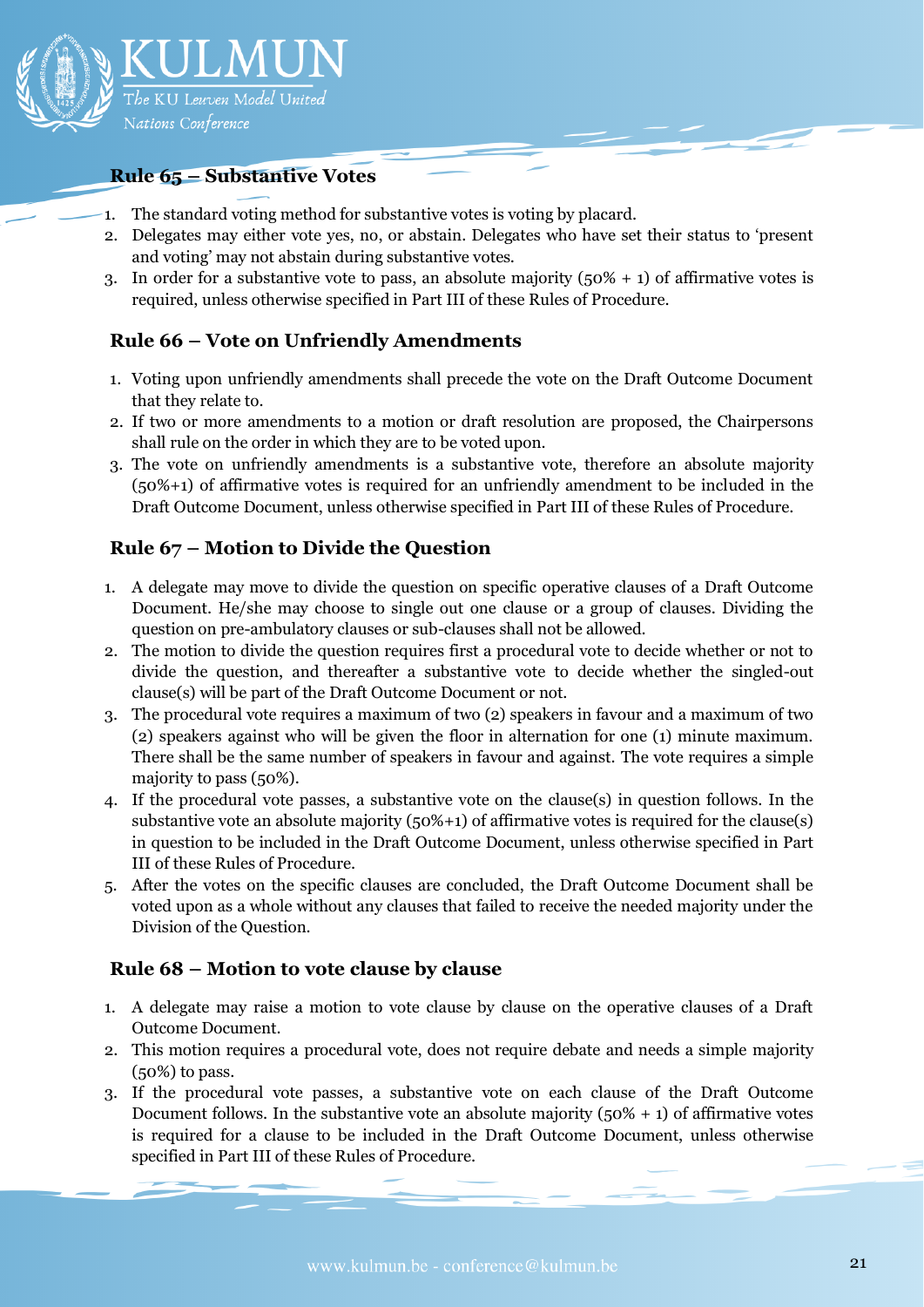

4. After the clause by clause vote is concluded, the Draft Outcome Document shall be voted upon as a whole including only the clauses that received the needed majority.

## <span id="page-21-0"></span>**Rule 69 – Request for a Roll Call Vote**

- 1. A delegate may request a roll call vote on a Draft Outcome Document before the voting has started.
- 2. This request does not require a vote and shall be up to the discretion of the Chairpersons. Their decision is not subject to appeal.
- 3. If the request is granted, the Chairpersons shall call upon the delegates in English alphabetical order to cast their vote.
- 4. In a Roll Call Vote, delegates may vote yes, yes with rights, no, no with rights, abstain or pass.
- 5. If a delegate passes, he/she will be called upon again after the first round of roll call voting has ended and must cast his/her vote. A delegate who has passed in the first round may not pass again and may not abstain.
- 6. A delegate who has voted with rights shall be granted the floor for one (1) minute to explain their vote after all votes have been casted.

## <span id="page-21-1"></span>**Rule 70 – Vote on Draft Outcome Document**

- 1. The final vote on the Draft Outcome Document will take place after the committee has voted upon all relevant amendments and after all motions and points have been entertained. This vote is substantive.
- 2. In order for a Draft Outcome Document to be passed by the committee an absolute majority (50% + 1) is required, unless otherwise specified in Part III of these Rules of Procedure.

## <span id="page-21-2"></span>**PART III – COMMITTEE-SPECIFIC RULES**

#### <span id="page-21-3"></span>CHAPTER I – SPECIAL RULES PERTAINING TO THE UNITED NATIONS SECURITY COUNCIL

#### <span id="page-21-4"></span>**Rule 71 – Procedural Votes**

Decisions of the Security Council on procedural matters require a simple majority (50%) of the members present and voting.

#### <span id="page-21-5"></span>**Rule 72 – Substantive Votes**

- 1. In the Security Council, substantive matters will only be passed if they have received the following supports:
	- a. Nine (9) affirmative votes, if the delegates of all Member States, excluding observers, are present; or
	- b. Eight (8) affirmative votes, if only the delegates of thirteen (13) or fourteen (14) Member States, excluding observers, are present; or
	- c. Seven (7) affirmative votes, if only the delegates of eleven (11) or twelve (12) Member States, excluding observers, are present.
- 2. The number of required affirmative votes as stated in Rule 65 (1) must include the concurring votes of the Permanent Members in order to pass.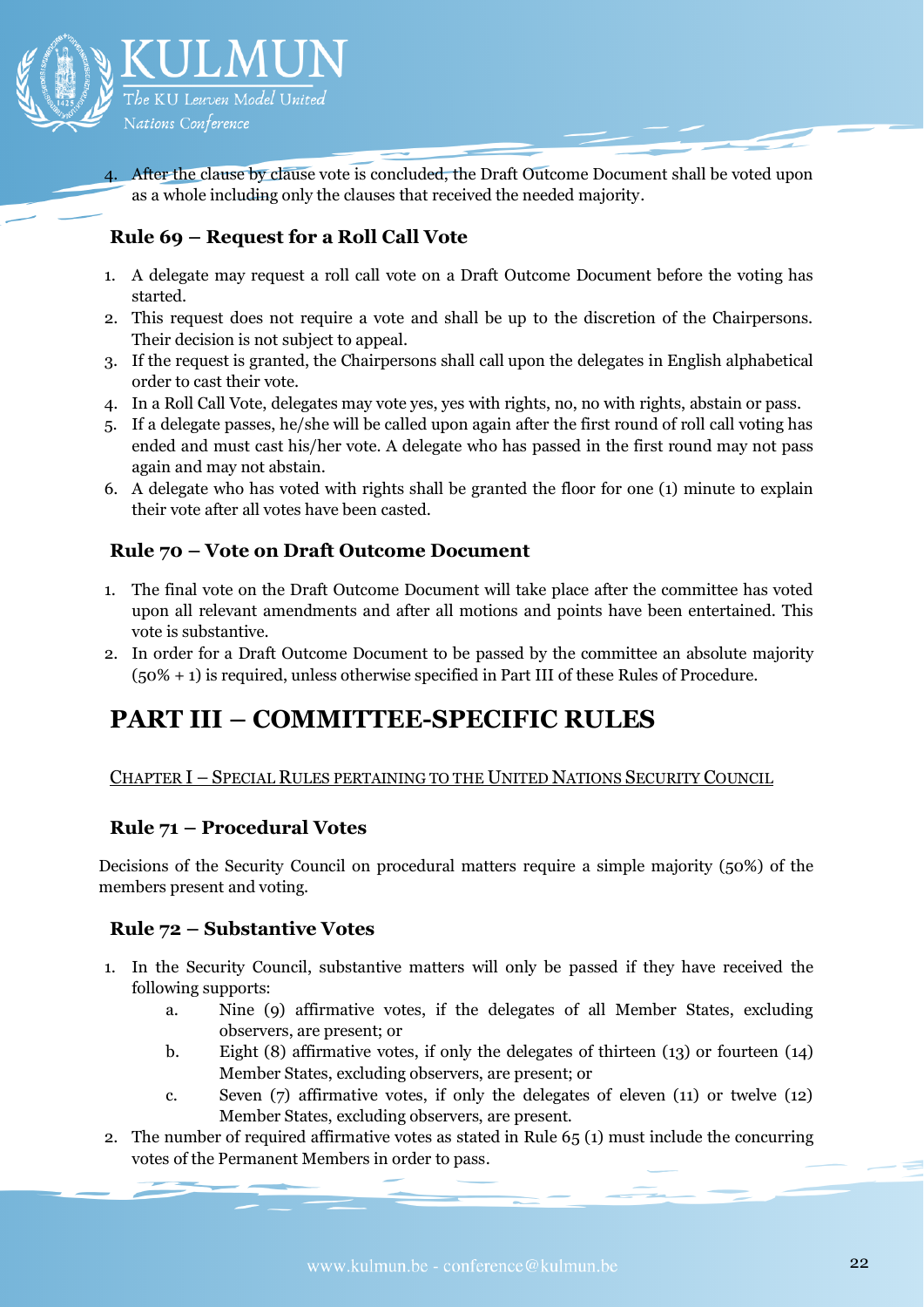

#### <span id="page-22-0"></span>**Rule 73 – Presidential Statement**

- 1. On items that do not warrant a resolution, the Security Council may choose to issue a Presidential Statement instead, the format of which is less constricted. Formally, the Statement is made by the Chairpersons on behalf of the Security Council but is fully drafted by the delegates. Presidential Statements are not legally binding.
- 2. Unless otherwise specified, Rules relating to the introduction of Draft Resolutions, Amendments and the Adoption of Resolutions apply.
- 3. A Presidential Statement requires consensus to be adopted, meaning no objections are casted during the voting procedure.

#### <span id="page-22-1"></span>**Rule 74 – Motion for a Closed-Door Session**

- 1. Delegates may propose a motion for a closed-door session, if the item under discussion requires secrecy.
- 2. This is a procedural motion and observers are required to participate in the vote.
- 3. This motion does not require debate and needs a simple majority (50%) to pass.
- 4. The Chairpersons, in accordance with Rule 18, may rule this motion out of order. Their decision is not subject to appeal.
- 5. If the motion passes, journalists will be asked to leave the room and only members of the Security Council, accredited observers, Chairpersons and the Secretaries-General will be allowed to remain in the room. No statements or documents shall be published during a closed-door session.

#### <span id="page-22-2"></span>**Rule 75 - Motion to Declare a State Party to the Dispute**

- 1. A delegate of a Permanent Member of the Security Council may introduce a Motion to Declare a State Member of the Security Council Party to the Dispute currently being discussed in the Committee.
- 2. The delegate shall be required to provide considerable justification for this Motion. The Chairpersons shall entertain one speaker in favour and one speaker against this Motion for up to one minute each. The vote on this Motion is substantive.
- 3. The State in question may take part in the vote on this Motion.
- 4. If the Motion is adopted, the State that has been declared Party to the Dispute shall not have any voting rights during the voting procedure on Draft Resolutions or amendments.

#### <span id="page-22-3"></span>**Rule 76 – Motion to Declare a Matter Substantive**

- 1. Only a Permanent Member of the Security Council may Motion to Declare aVote Substantive before voting has begun on any procedural matter. This Motion changes the nature of the vote in question from procedural to substantive.
- 2. This Motion passes automatically, unless Chairpersons dismiss it. Chairpersons may dismiss the Motion only if it is being repeatedly used without any substantive justification other than to delay the proceedings.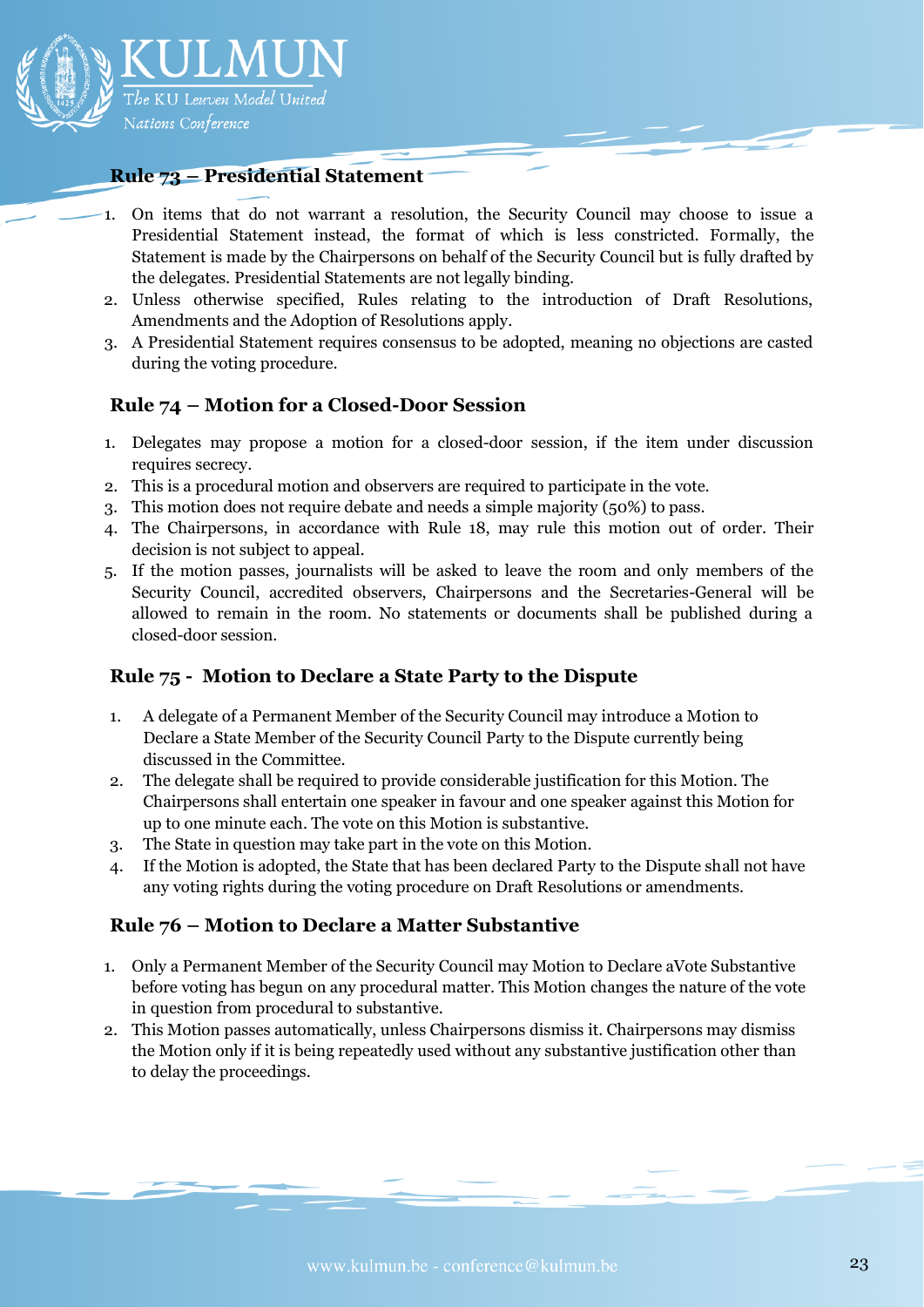

<span id="page-23-0"></span>CHAPTER II – SPECIAL RULES PERTAINING TO THE NORTH ATLANTIC TREATY

#### **ORGANISATION**

## <span id="page-23-1"></span>**Rule 77 – Principles of Consensus**

- 1. The decisions on substantive matters are adopted by unanimity. The Principle of Consensus requires that no delegate votes against the substantive matter at hand.
- 2. Abstentions do not count as votes against and are permissible for a consensus.
- 3. The Principle of Consensus does not apply to unfriendly amendments. In order for an unfriendly amendment to be adopted, an absolute majority (50%+1) of the votes in favour is required.

## <span id="page-23-2"></span>**Rule 78 – Communiqués**

- 1. The North Atlantic Council shall adopt Communiqués instead of Resolutions. The purpose of a Communiqué is to express the views of the North Atlantic Treaty Organisation on a certain issue, and to propose specific steps or actions to be taken by the Organisation.
- 2. The Communiqués shall follow the structure of the UN Resolutions. While the general rules apply, the correct nomenclature for the documents of the North Atlantic Council is:
	- a. Working Paper,
	- b. Draft Communiqué,
	- c. Communiqué,
	- d. Amendments.
- 3. Once adopted, the Communiqué is binding for all Member States of the North Atlantic Treaty Organisation.

## <span id="page-23-3"></span>**Rule 79 – Motion for a Closed-Door Session**

- 1. Representatives may propose a motion for a closed-door session, if the item under discussion requires secrecy.
- 2. This is a procedural motion and observers are required to participate in the vote.
- 3. This motion does not require debate and needs a simple majority (50%) to pass.
- 4. The Chairpersons, in accordance with Rule 19, may rule this motion out of order. Their decision is not subject to appeal.
- 5. If the motion passes, journalists will be asked to leave the room and only members of NATO, accredited observers, Chairpersons and the Secretaries-General will be allowed to remain in the room. No statements or documents shall be published during a closed-door session.

<span id="page-23-4"></span>CHAPTER III – SPECIAL RULES PERTAINING TO THE UNITED NATIONS OFFICE ON DRUGS OF CRIME

## <span id="page-23-5"></span>**Rule 80 – Voting**

1. Each Member shall have one vote.

2. Decisions by the UNODC shall be made by a two thirds majority of the members present. In the case of the adoption of budgetary issues the council shall vote by unanimity.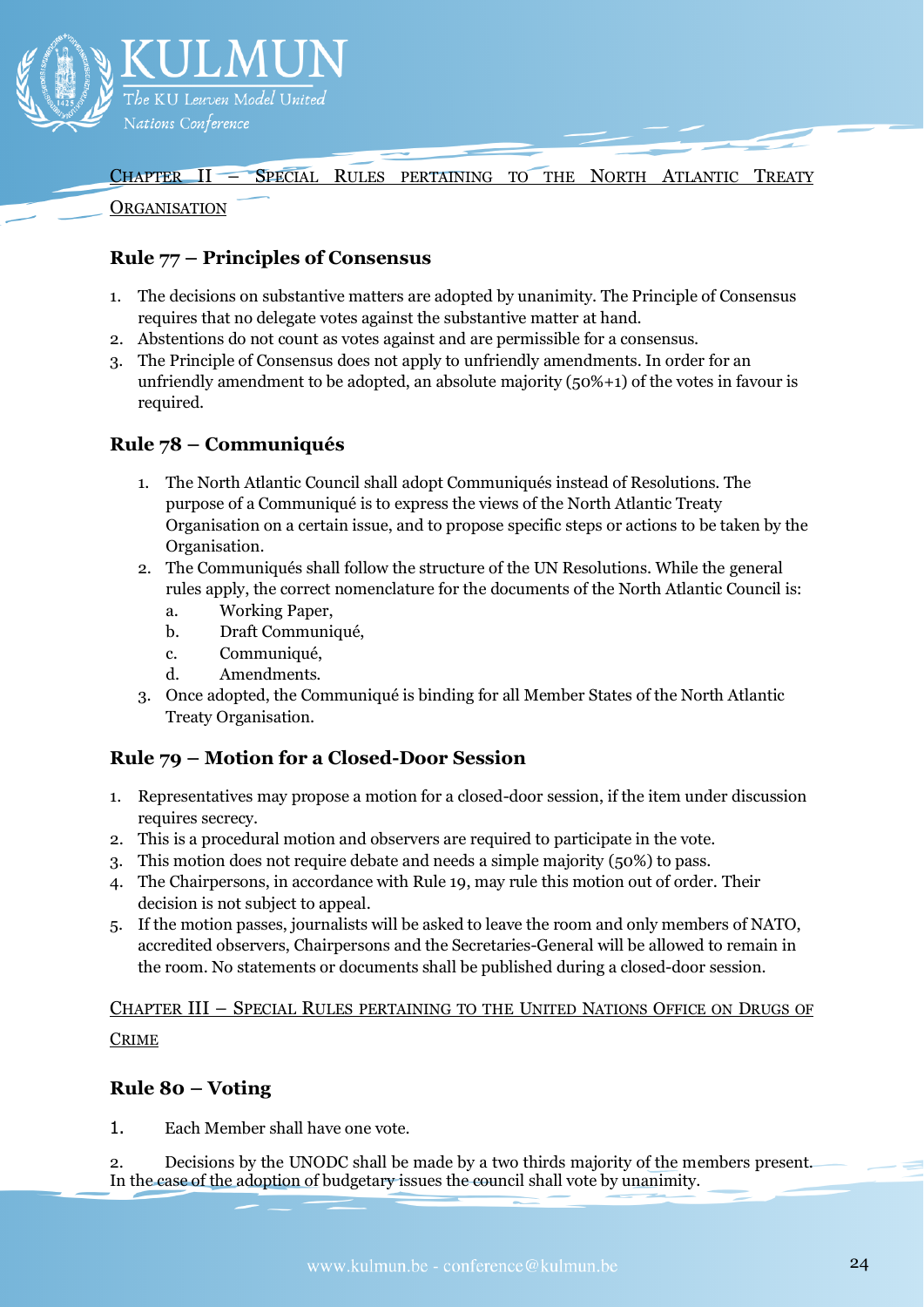

<span id="page-24-0"></span>CHAPTER IV – SPECIAL RULES PERTAINING TO THE UNITED NATIONS RELIEF AND WORKS AGENCY FOR PALESTINE REFUGEES IN THE NEAR EAST

#### <span id="page-24-1"></span>**Rule 81 – Voting**

- 1. Each Member shall have one vote.
- 2. Decisions by the UNRWA shall be made by a two thirds majority of the members present.

<span id="page-24-2"></span>CHAPTER V – SPECIAL RULES PERTAINING TO THE SUPREME COUNCIL OF THE GULF COOPERATION COUNCIL

#### <span id="page-24-3"></span>**Rule 82 – Voting**

1. Each member state of the Supreme Council shall have one vote on pocedural and sustantive matters.

2.Resolutions of the Supreme Council in substantive matters shall be carried by unanimous approval of the member states participating in the voting,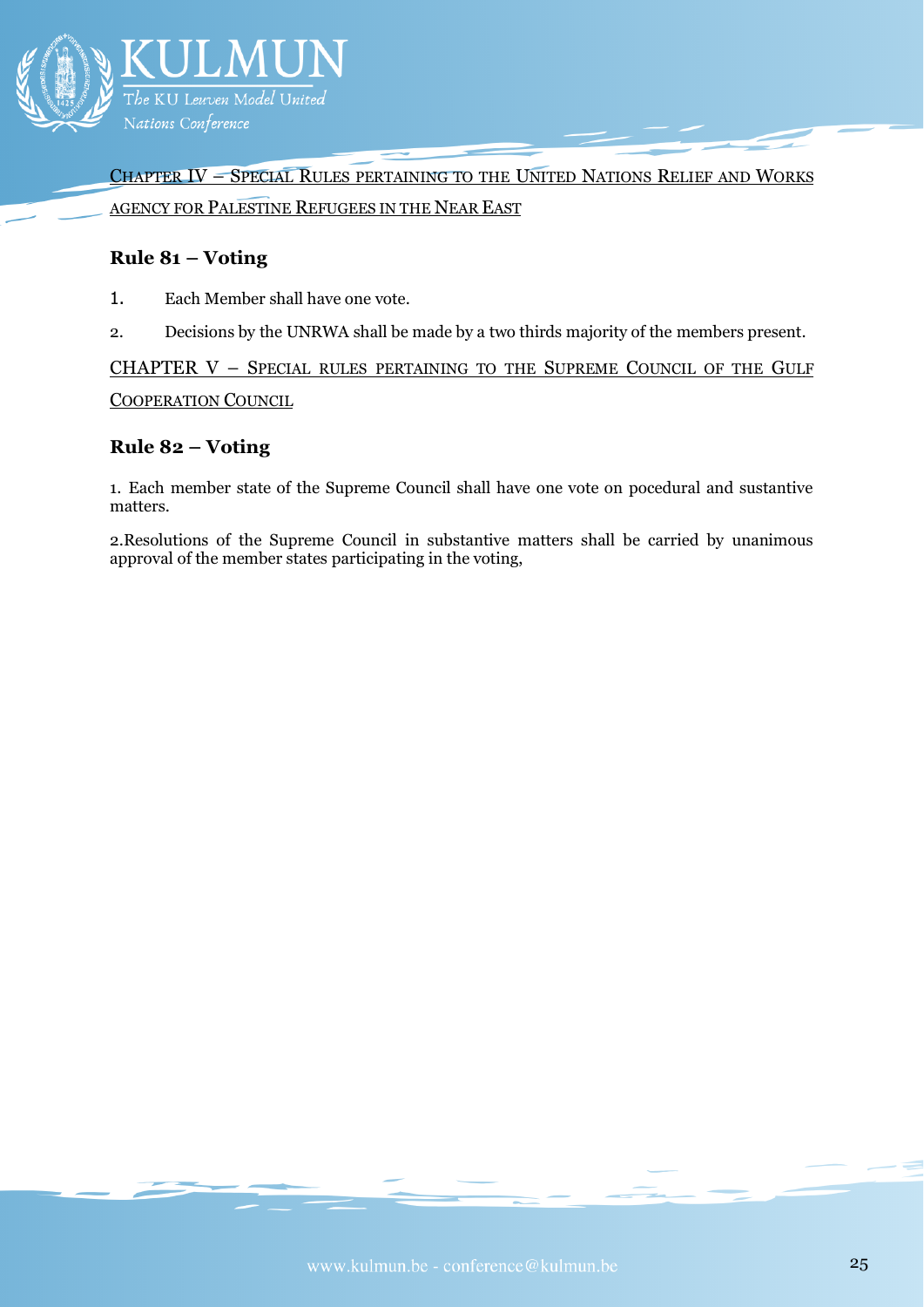

## <span id="page-25-0"></span>**ANNEX I OVERVIEW POINTS AND MOTIONS**

| <b>Point/Motion</b>                                                                     | <b>Debate</b>                                 | <b>Majority</b>       | <b>Purpose</b>                                                                                          |
|-----------------------------------------------------------------------------------------|-----------------------------------------------|-----------------------|---------------------------------------------------------------------------------------------------------|
| Point of Personal Privilege                                                             | None                                          | None                  | Signal an personal discomfort                                                                           |
| Point of Order                                                                          | None                                          | None                  | Signal an error in procedure                                                                            |
| Point<br>of<br><b>Parliamentary</b> None<br>Inquiry                                     |                                               | None                  | Request for clarification on the<br>procedure                                                           |
| Motion<br>Appeal<br>to<br>Decision of the Chair                                         | the Chair/Delegate<br>proposing the<br>appeal |                       | 2/3 majority Question the chair's ruling                                                                |
| Motion to Extend a Previous None<br>Caucus                                              |                                               | Simple<br>majority    | Continue the previous caucus                                                                            |
| Motion for the Adjournment None<br>of the Meeting                                       |                                               | Simple<br>majority    | Stop the committee session until<br>the next conference                                                 |
| Motion for the Suspension of None<br>the Meeting                                        |                                               | Simple<br>majority    | Pause the debate                                                                                        |
| Table<br>Motion<br>to<br>Reconsider<br>Debate/to<br>Agenda Item                         | the 2 in favour/<br>$an 2$ opposed            | $2/3$ majority        | "Freeze"<br>the topic until<br>the<br>committee decides to reconsider<br>it                             |
| Motion to Close the Debate                                                              | 2 in favour/<br>2 opposed                     | $2/3$ majority        | Stop discussions on the topic and<br>move into substantive voting                                       |
| Motion to Split the Topic                                                               | 1 in favour/<br>1 opposed                     | Simple<br>majority    | Divide the agenda item into two<br>sub-items and pass two separate<br>documents                         |
| Motion to Declare a State 1 in favour/<br>Party to the Dispute                          | 1 opposed                                     | Substantive           | Prevent a country from voting on<br>a document and amendments.                                          |
| Motion to Introduce a Draft None<br><b>Outcome Document</b>                             |                                               | Simple<br>majority    | To be able to discuss the content<br>and propose amendments                                             |
| Introduce<br>Motion<br>to<br>Amendment                                                  | anNone                                        | Chair's<br>discretion | To alter the content of the Draft<br><b>Outcome Document</b>                                            |
| Motion<br>Close<br>to<br>Speakers'<br>List/Motion<br>to<br>Reopen the<br>Speakers' List | theNone                                       | Simple<br>majority    | Prevent additional speakers from<br>being added to the list/allowing<br>additional speakers to be added |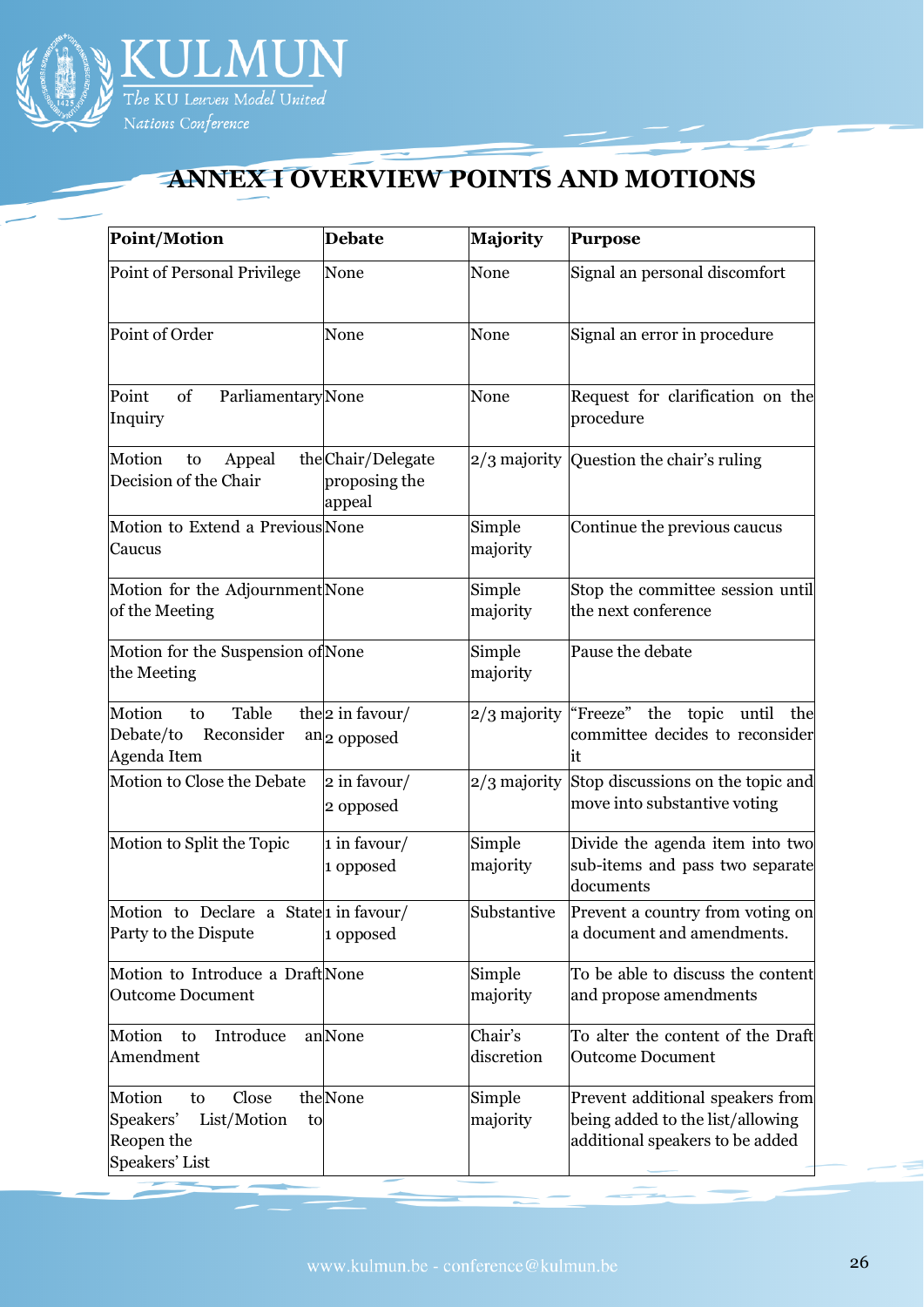

| Motion for a Closed Door None<br>Session               |         | Simple<br>majority | Close the session for strategic<br>purposes.                                        |
|--------------------------------------------------------|---------|--------------------|-------------------------------------------------------------------------------------|
| Motion<br>Change<br>to<br>Speaker's Time               | theNone | Simple<br>majority | Increasing or decreasing<br>the<br>speaker's time                                   |
| Motion for a Mock Vote                                 | None    | Simple<br>majority | Verify majorities on document                                                       |
| Motion for a Question and None<br><b>Answer Period</b> |         | Simple<br>majority | Move<br>Question<br>into<br>and<br>a<br>Answer Period with one of the<br>delegates. |
| Motion for an Unmoderated None<br>Caucus               |         | Simple<br>majority | unmoderated<br>into<br>Move<br>discussions                                          |
| for<br>ModeratedNone<br>Motion<br>a<br>Caucus          |         | Simple<br>majority | Move into moderated discussions                                                     |